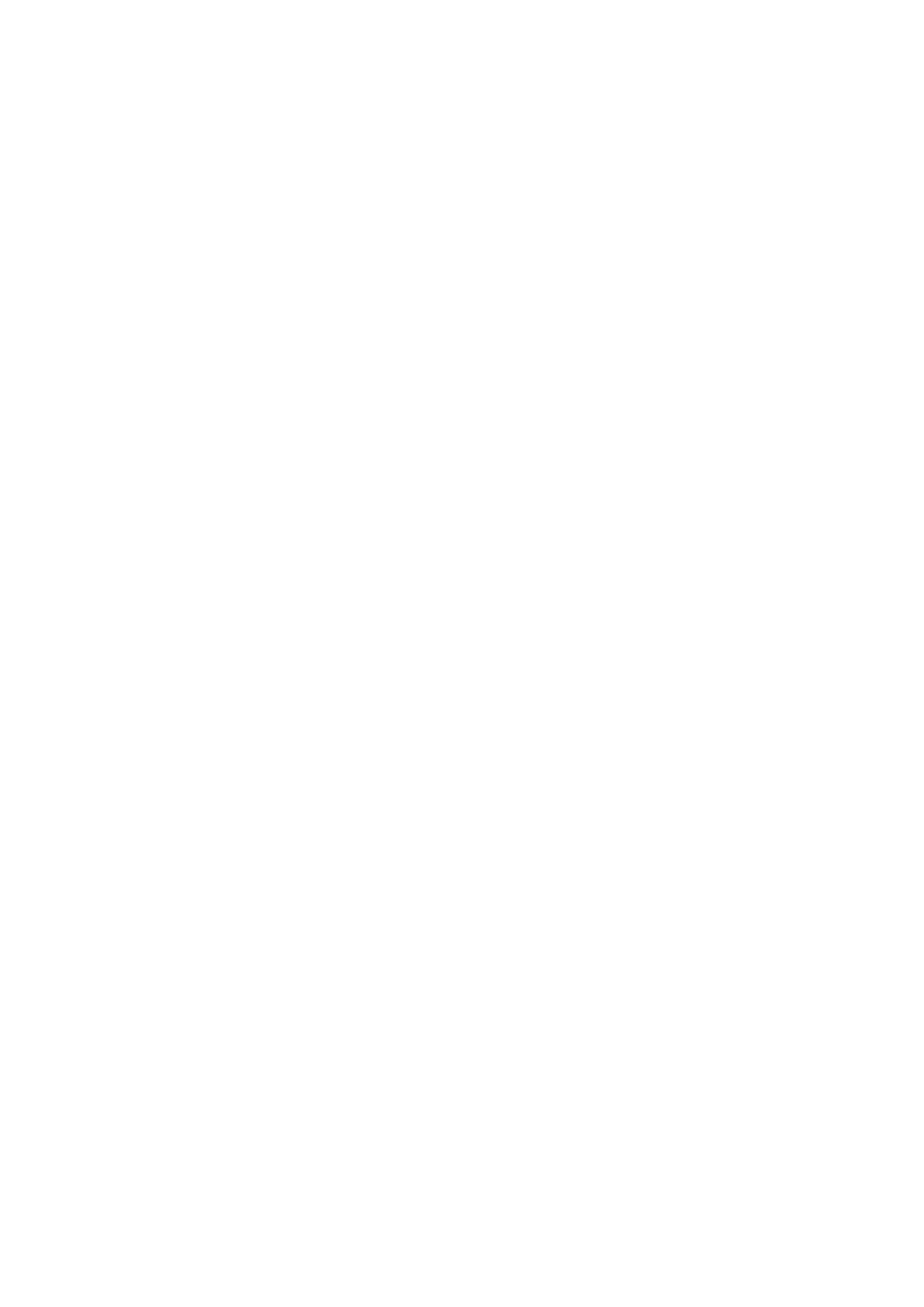### **In the case of Yuriy Chumak v. Ukraine,**

The European Court of Human Rights (Fifth Section), sitting as a Chamber composed of:

Síofra O'Leary, *President,* Mārtiņš Mits, Ganna Yudkivska, Latif Hüseynov, Jovan Ilievski, Lado Chanturia, Arnfinn Bårdsen

and Victor Soloveytchik, *Section Registrar,*

Having regard to:

the application (no. 23897/10) against Ukraine lodged with the Court under Article 34 of the Convention for the Protection of Human Rights and Fundamental Freedoms ("the Convention") by a Ukrainian national, Mr Yuriy Vladimirovich Chumak ("the applicant"), on 12 April 2010;

the decision to give notice of the application to the Ukrainian Government ("the Government");

the parties' observations;

the decision to reject the unilateral declaration presented by the Government;

Having deliberated in private on 26 January and 9 February 2021,

Delivers the following judgment, which was adopted on the latter date:

## INTRODUCTION

The application, lodged under Article 10 of the Convention, concerns the failure of the domestic authorities, including the courts, to address the applicant's information request.

## THE FACTS

1. The applicant was born in 1971 and lives in the town of Chuguyiv, Ukraine. At the time of his application the applicant was represented by Mr A.P. Bushchenko, at the material time a lawyer practising in Kyiv.

2. The Government were represented by their Agent, Mr I. Lishchyna.

3. The facts of the case, as submitted by the parties, may be summarised as follows.

4. At the time of the events the applicant was a journalist and a member of a non-governmental organisation, the Kharkiv Human Rights Protection Group ("the NGO"); he was also a deputy editor of its bulletin *Human Rights*.

5. By letter of 5 May 2005 the applicant submitted a written information request to the President of Ukraine in relation to the practice of unlawful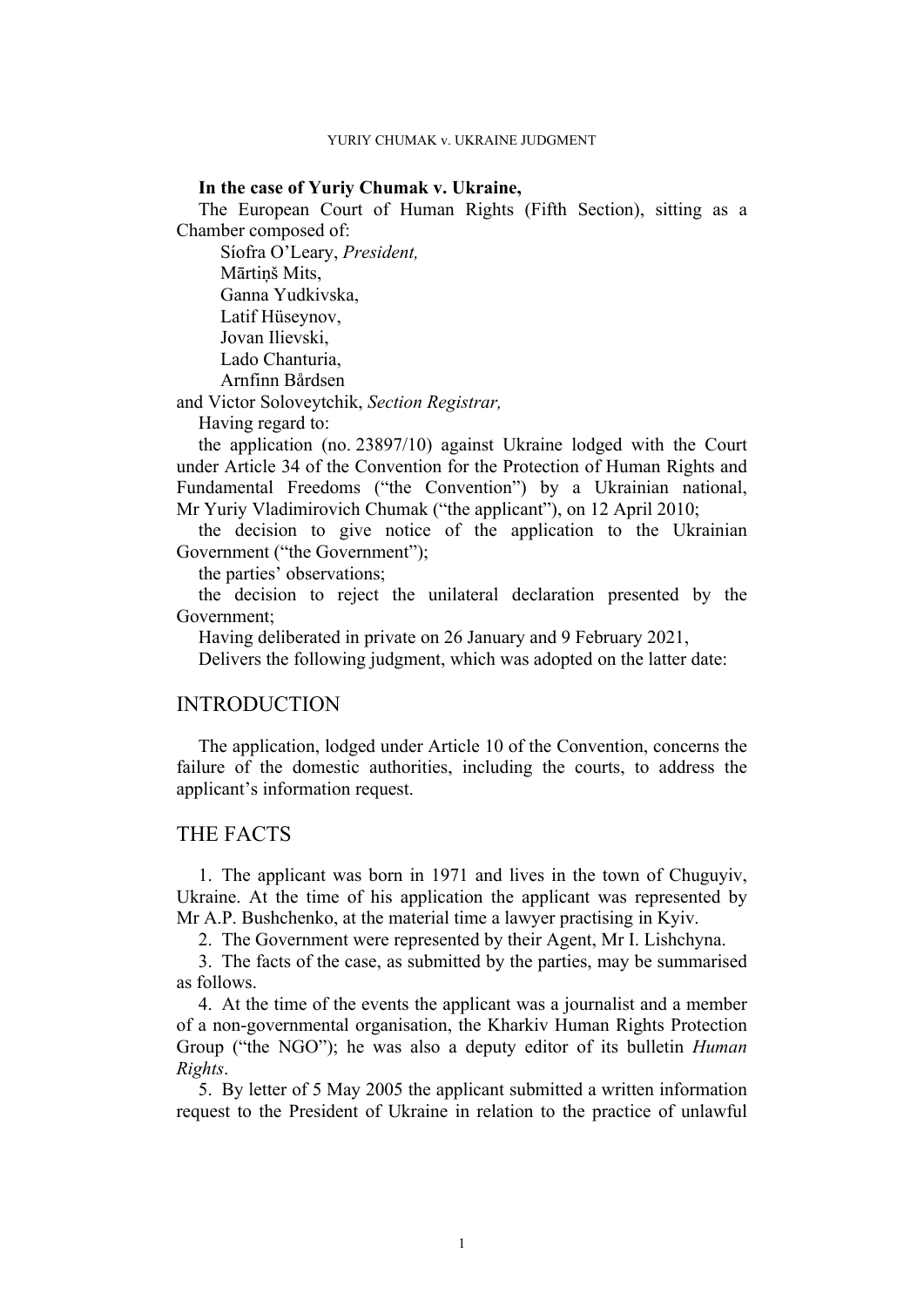restriction (by restrictive classifications which had not been prescribed by law) of access to normative legal acts. He noted that on a programme broadcast on national television on 5 April 2005, P., an adviser to the President of Ukraine, had said that some of the President's decrees which had been labelled "not for publication" (*опублікуванню не підлягає*)*,* and "not for printing" (*не для друку*) would be made public in the very near future; and that the rest of the President's decrees, which contained strictly confidential information, would be categorised as "for official use" (*для службового користування*). Therefore, the applicant, "as a citizen of Ukraine and a journalist ..., in order to ensure the enjoyment of his civil and professional right to information", referring, *inter alia*, to Article 34 of the Constitution of Ukraine and sections 9, 28, 29 and 32 of the Information Act, requested to be provided with the following written information:

(i) the titles, numbers and dates of decrees of the serving President, Mr Yushchenko, which had been restricted (*мали обмежувальний гриф*);

(ii) which of the above-mentioned decrees had been declassified and which had been restricted and categorised as "for official use";

(iii) the titles, numbers and dates of decrees of the former President, Mr Kuchma, which had been restricted. The applicant stated that he needed this information in order to request the text of some of those decrees at a later stage. Although the applicant did not indicate a precise period covering his request, it appears that it concerns July 1994 – May 2005.

6. As no answer was received, on 11 July 2005 the applicant lodged an application with the Pecherskyy Local Court of Kyiv, seeking: (i) a declaration recognising that the President's inactivity in answering his request of 5 May 2005 had been unlawful; and (ii) an order for the President to provide the applicant with a reasoned answer to his request. The applicant argued that he had submitted his request as a member of the NGO and a deputy editor of its analytical bulletin *Human Rights* and that the President's inactivity had impaired the right of readers of the bulletin to be informed about the conduct of public affairs.

7. On 21 December 2005 the case was transferred to the Chuguyivsky Local Court of Kharkiv Region, which had jurisdiction for the applicant's town of residence, Chuguyiv.

8. By letter of 1 June 2006 the Secretariat of the President of Ukraine, referring to the applicant's information request, apologised for the delay "caused by technical reasons" and replied that "in order to ensure the accessibility, visibility and transparency of legal information for legal and physical persons, the Unified State Register of Legal Acts (*Єдиний державний реєстр нормативних актів*) [had] been created which include<sup>[d]</sup> all acts adopted by the President of Ukraine, all laws and other normative legal acts". It added that the Ministry of Justice of Ukraine was responsible for ensuring the access of individuals and legal entities to the Register. In particular, under the Rules of the Register, adopted in 2001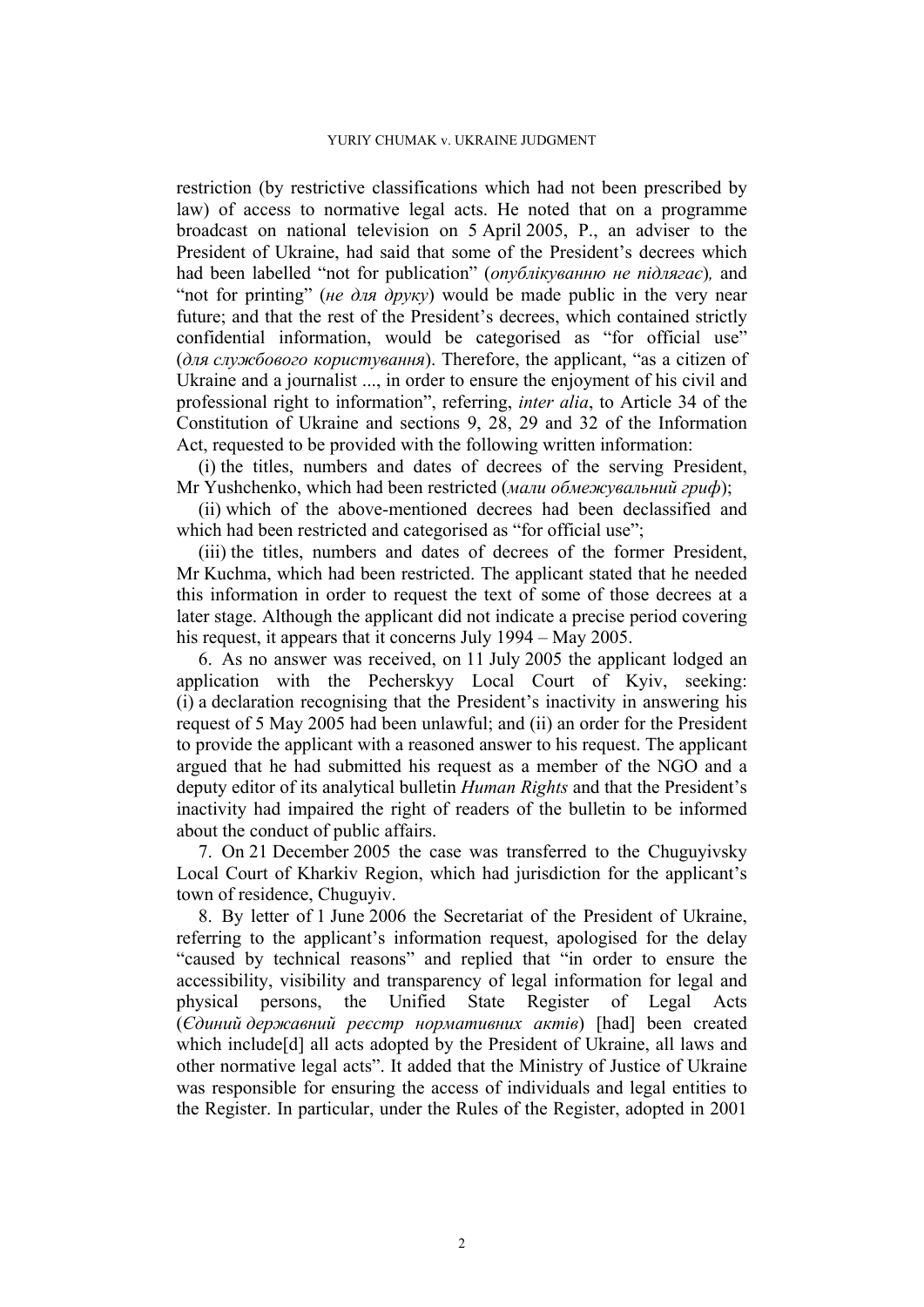by the Cabinet of Ministers of Ukraine, everybody could receive copies of legal acts by submitting a request to the administrator of the Register. However, under section 37 of the Information Act, official documents which contained information classified as State secrets, confidential information and other information which was not subject to public disclosure pursuant to other legal acts were not accessible to the public. The Secretariat further noted that "in order to study documents issued by the head of State or other legal acts which [had] been issued with restrictive labels (*видані з обмежувальними грифами*), formal security clearance [was] necessary under the State Secrets Act". The Secretariat also stated that following the order from the President of Ukraine, the Cabinet of Ministers had been preparing proposals for the amendment of national legislation on information with a view to ensuring transparency in the conduct of public affairs. The Secretariat added that it had been taking measures in order to prevent the unlawful restriction of access to the decrees of the President.

9. On 5 June 2006 the Chuguyivsky Local Court of the Kharkiv Region, noting the reply of 1 June 2006, found in part for the applicant on account of the President's failure to reply in due time. The court rejected the remainder of the applicant's application without giving details.

10. By applications to the same court of 3 July and 5 September 2006, the applicant sought: (i) a declaration recognising that the answer of 1 June 2006 amounted to a refusal to provide him with the information that he had requested on 5 May 2005; (ii) a finding that that refusal had been unlawful; (iii) an order for the President to provide him with the information requested. The applicant referred to a number of legal provisions (see paragraphs [21-](#page-7-0)[22](#page-8-0) below), including Article 10 of the Convention, and noted that as a journalist, he had a priority right to receive information.

11. In support of his application the applicant stated that: (i) the reference in the letter of 1 June 2006 to the fact that anybody could receive a copy of a legal document from the Register had been irrelevant to the exercise of his right to information by submitting an information request, and that the President's Secretariat had been required to provide the information requested; (ii) it had not been specified in the letter that providing him with the information requested would be detrimental to any legitimate interests enumerated in Article 34 of the Constitution; (iii) he had not requested the texts of any decrees containing State secrets or other information restricted by national law, but had simply requested the titles, dates and numbers of legal acts, which obviously was not a State secret; and (iv) the law in force did not provide for such classification labels as "not for publication" and similar; thus, those legal acts bearing such labels, the details of which the applicant had requested, had been unlawfully hidden from the public.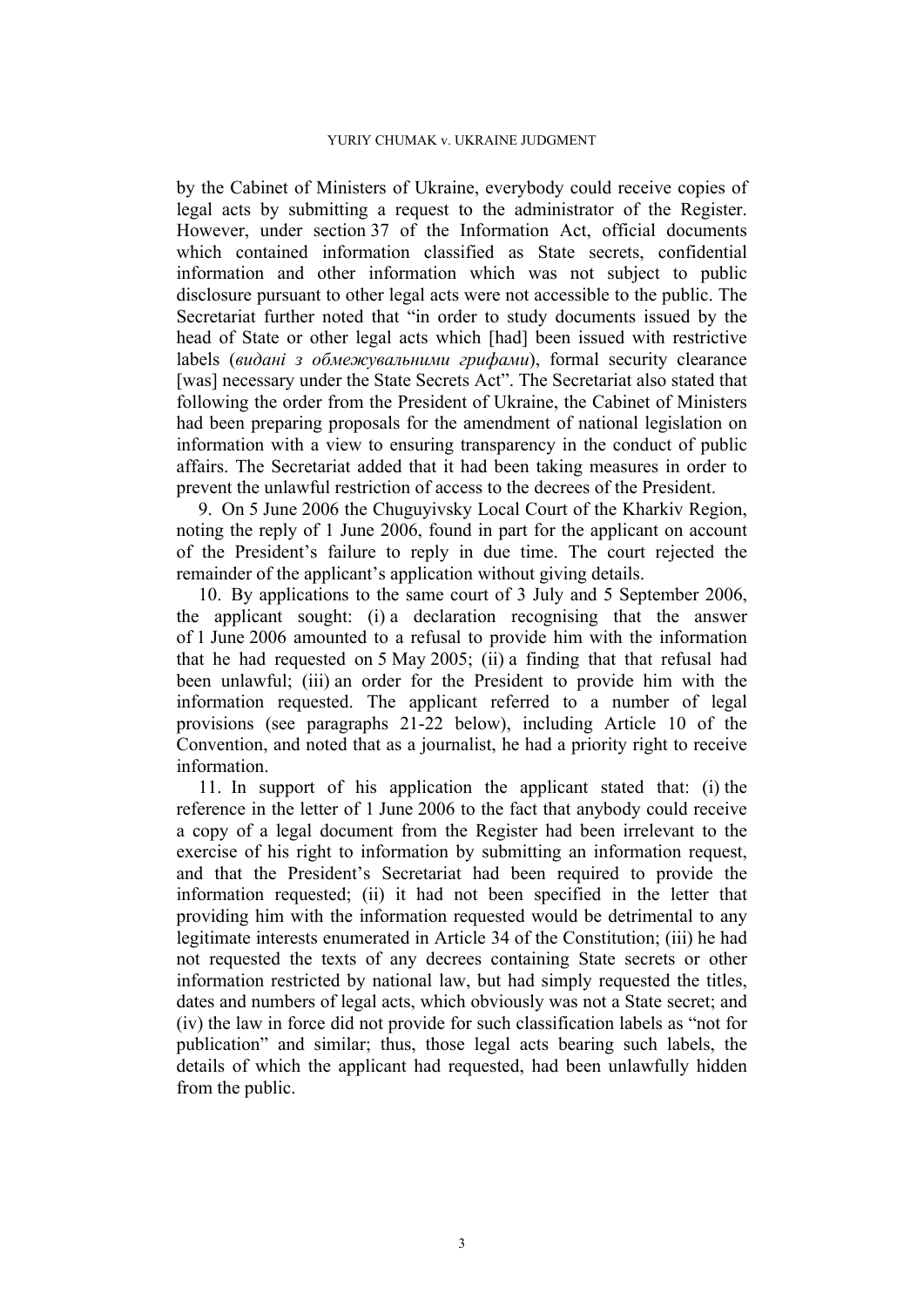12. The applicant further noted that, on request by another member of the NGO, the Cabinet of Ministers had provided details of its normative legal acts which had been restricted; further, in reply to a letter from a different member of the NGO, the Deputy Minister of Justice had stated that following an analysis of the restricted documents (*мали обмежувальний гриф*) of the Cabinet of Ministers issued between 1991 and 2005, the Ministry of Justice had submitted a proposal to the Cabinet of Ministers to prohibit further use of such restrictive labels and open the restricted documents to the public. The Deputy Minister had also stated that the restriction of legal documents by labels that had not been prescribed by legislation constituted a violation of citizens' rights regarding access to information.

13. On 30 March 2007 the applicant requested the Ministry of Justice to provide him with similar information, namely the titles, numbers and dates of decrees of the President of Ukraine which had been labelled "not for publication" or similarly, and to inform him which decrees had been declassified. The applicant maintained that he was requesting this information in his professional capacity as a journalist and a member of the NGO and that he needed it for drafting an article.

14. In its reply of 24 April 2007 the Ministry of Justice informed the applicant that it had considered his request for the dates, numbers and titles of the decrees of the President of Ukraine labelled as "not for publication" and "not for printing". The Ministry referred to section 30 of Information Act, according to which "confidential information – [shall denote] materials owned, used or disposed of by individual physical persons or legal entities and shall be disseminated in accordance with their wishes on the conditions stipulated by them". Access to information in the possession of State bodies for its safekeeping could be limited by giving it the status of confidential information. The rules for the use of documents containing such information were determined by the Cabinet of Ministers.

In accordance with section 37 of the Information Act, the right of access to official documents on request did not apply to documents containing confidential information. Furthermore, pursuant to Article 7 of Decree no. 503 of the President of Ukraine of 10 June 1997 on the procedure for the official publication of normative legal acts and their entry into force, documents of the President of Ukraine which did not concern general matters and did not have a normative character, and those bearing restrictive labels, were officially published by being sent to the relevant State organs and municipal authorities, which then informed the legal entities and individuals concerned.

Referring to the above, it was concluded that there had been no legal grounds to provide the applicant with the list of the documents of the President of Ukraine with restrictive labels (*що мають обмежувальні грифи*).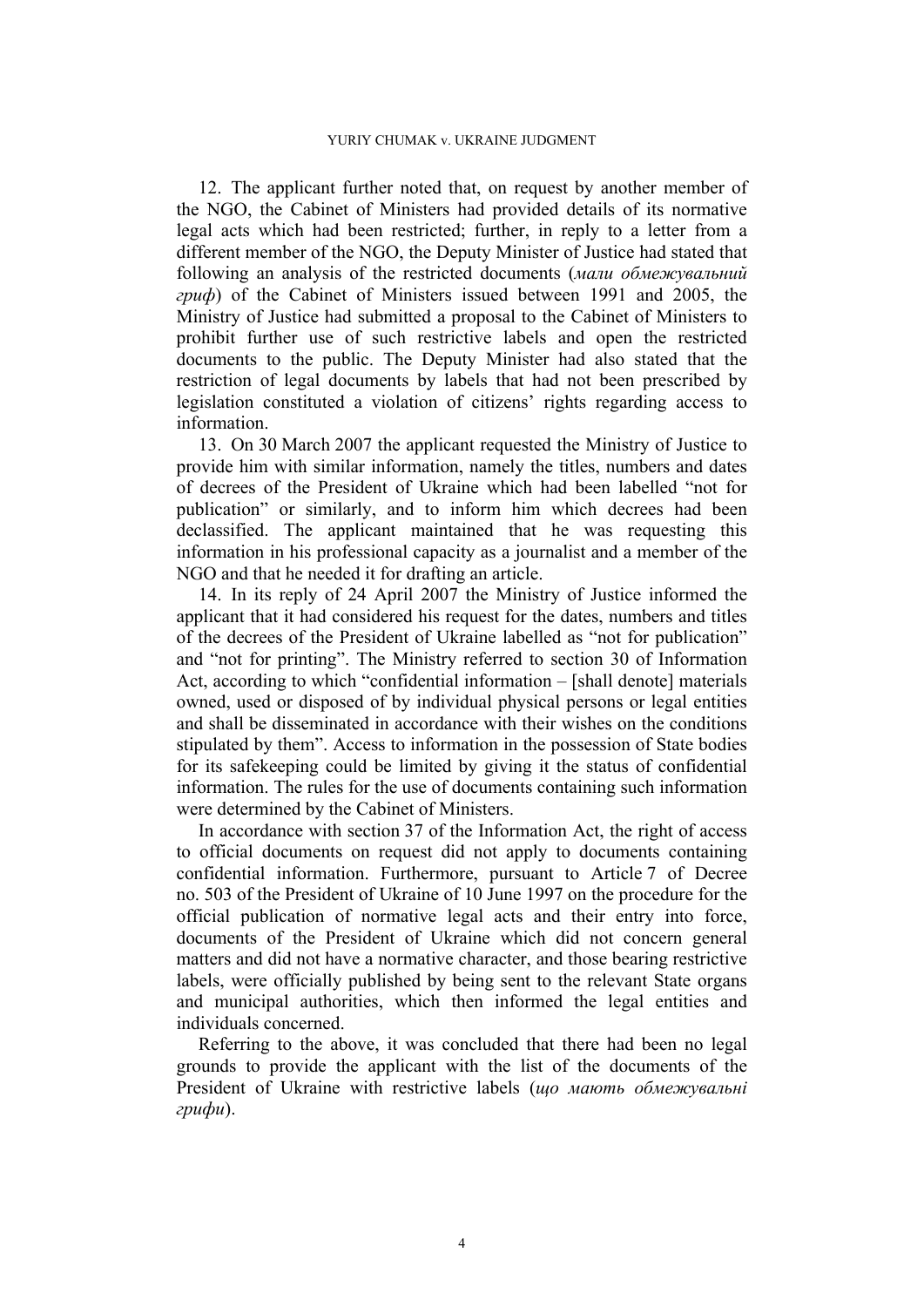Finally, no information was available as regards the declassified decrees of the President of Ukraine.

15. On 9 November 2007 the Chuguyivsky Local Court rejected the applicant's applications of 3 July 2006 and 5 September 2006. The court's reasoning was as follows:

"Under part 1 of section 9 of the Information Act, all citizens, legal entities and State bodies of Ukraine have the right to information, encompassing the possibility of free receipt, use, distribution, and storage of such data as may be required for the implementation of their rights, freedoms, and lawful interests, as well as for carrying out their tasks and their functions.

The information requested by Y.V. Chumak was not information concerning him personally, and therefore, was not required for the implementation of his rights and interests.

In accordance with section 6 of the Code of Administrative Justice of Ukraine, everybody's right to protection of his rights, freedoms and interests is to be secured.

As for the plaintiff's claim about the provision of information not specifically concerning his interests, it is groundless.

In such circumstances the claims of Y.V. Chumak must be rejected."

16. The applicant appealed, stating that the first-instance court had erroneously interpreted the legal provisions in question and further reiterating in essence his arguments. In particular, he argued that instead of considering the issue of the legality of making certain information issued by the President of Ukraine secret by way of using restricted labels not provided for by any law, the court had concluded that the applicant had had no right to ask for information which did not concern him personally. Moreover, the court's conclusion that only personal information was pertinent to the implementation of a person's rights was wrong and limited the scope of the available rights and freedoms.

17. On 20 March 2008 the Kharkiv Administrative Court of Appeal rejected the applicant's appeal, reiterating the conclusion of the firstinstance court:

"The information which was requested by Y.V. Chumak was not information that concerned him personally, and therefore, it did not concern the exercise by him of his rights and interests.

The panel of judges concurs with this conclusion of the court of first instance.

It is also necessary to note that pursuant to paragraph 1 of Article 71 of the Code of Administrative Justice, every party to a dispute should prove those circumstances on which his or her claims are based.

The plaintiff did not present before the court any evidence, as required by law, that he had the right to receive the requested information."

18. The applicant lodged an appeal on points of law, maintaining, *inter alia*, the following.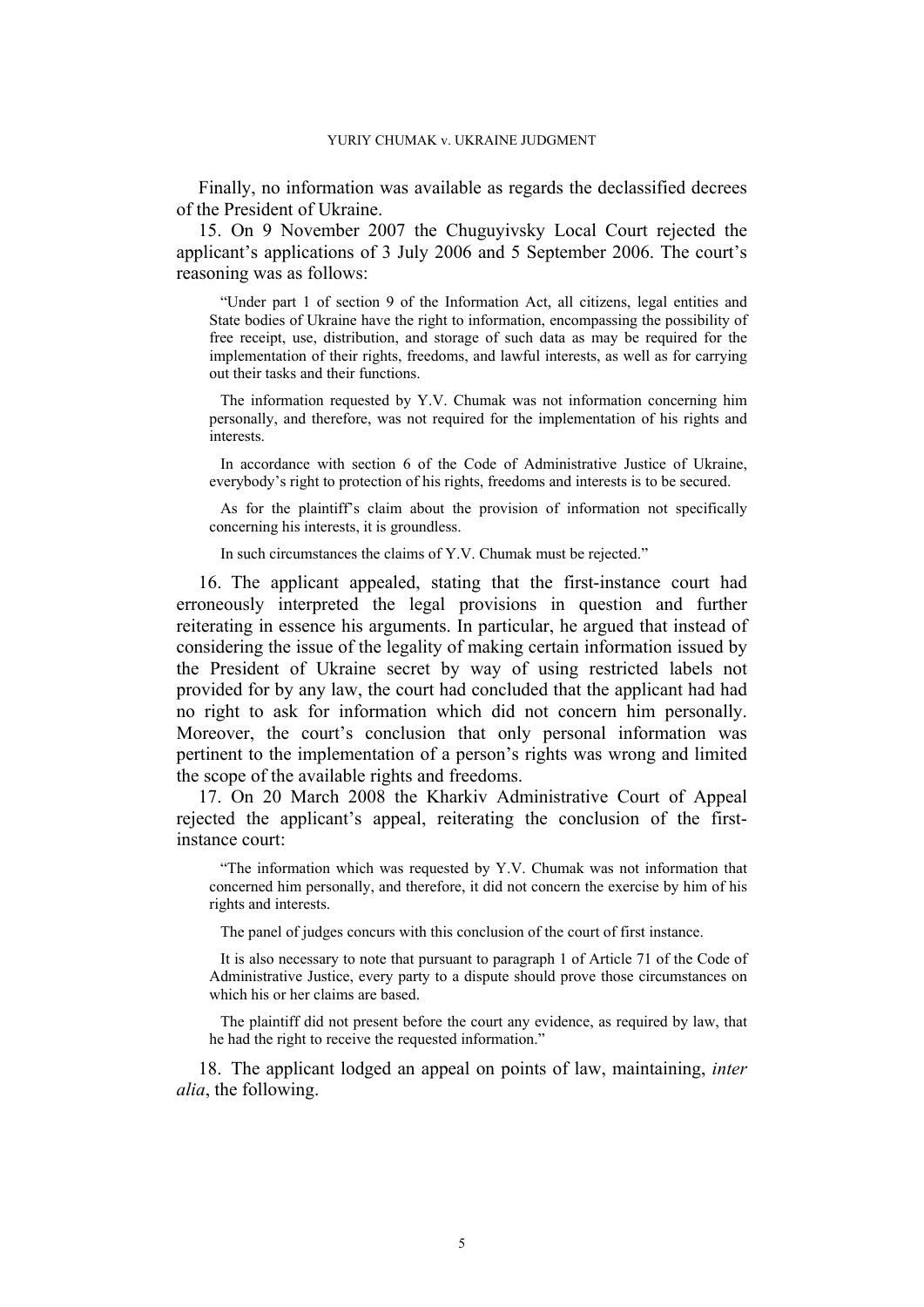First, the courts had not explained why the requested information did not concern him personally. In particular, the lower courts had confused two subsections of section 9 of the Information Act. Specifically, the applicant argued that the first subsection of section 9 was limited to the right to information that concerned the rights, freedoms, legal interests and performance of the functions of the persons concerned, whereas the third subsection of section 9 was deemed to encompass only the right to information that concerned the individual personally. In the applicant's view, the courts' cumulative interpretation of those two provisions was erroneous. Moreover, he as a journalist had had a "priority" right to receive the information requested.

19. As for the confidential nature of the information in question, the applicant stated that on 19 March 2008 the Cabinet of Ministers had declassified its restricted documents (*з обмежувальними грифами*) issued between 1991 and 2005. According to the Minister of Justice, in connection with such declassification, the practice of restricting access to the documents of the executive authority had been brought into line with the national legislation, which did not provide for such restrictive labels. In the applicant's view, the above confirmed that the information requested was not classified, as the use of the restrictive labels had been found to be unlawful. He reiterated that neither the State Secrets Act nor any other legal act provided for such restrictive labels as "not for publication" and "not for printing".

20. On 14 October 2009 the Higher Administrative Court of Ukraine rejected the applicant's appeal on points of law. It found as follows:

"Pursuant to Article 34 of the Constitution of Ukraine and section 37 of the Information Act, compulsory access to official documents on request does not apply to documents containing information duly classified as a State secret, confidential information and information that in accordance with other legislative and normative acts is not to be disclosed. In order to have access to the restricted documents of the head of State (*видані з обмежувальними грифами*), pursuant to the State Secrets Act, clearance granting access is required.

When dismissing the claim, the courts reasonably grounded their position on the fact that the information which had been requested by Y.V. Chumak was confidential and did not concern him personally or the exercise of his rights and interests, and therefore the non-provision of this information has not breached the rights, freedoms and legitimate interests of the plaintiff.

In such circumstances, the courts reached the correct conclusion in dismissing the claim."

## RELEVANT LEGAL FRAMEWORK

## I. CONSTITUTION OF UKRAINE

<span id="page-7-0"></span>21. The relevant Article of the Constitution provides as follows: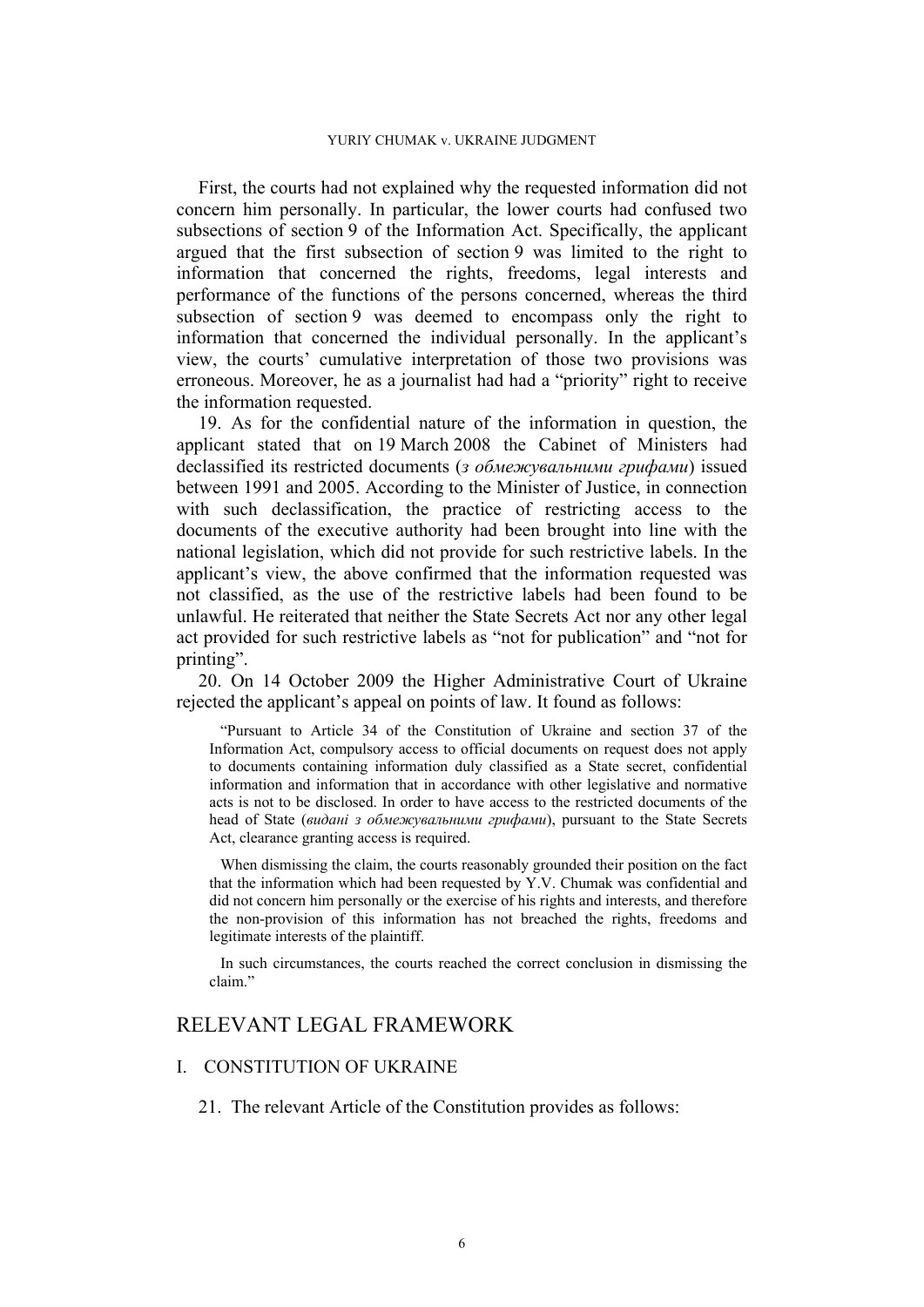#### **Article 34**

"Everyone is guaranteed the right to freedom of thought and speech, and to the free expression of his or her views and beliefs.

Everyone has the right to freely collect, store, use and disseminate information by oral, written or other means of his or her choice.

The exercise of these rights may be restricted by law in the interests of national security, territorial indivisibility or public order, with the purpose of preventing disturbances or crime, protecting the health of the population, the reputation or rights of others, preventing the publication of information received confidentially, or upholding the authority and impartiality of the justice [system]."

## II. INFORMATION ACT 1992

<span id="page-8-0"></span>22. The Information Act 1992, in its wording in force at the material time, provided as follows:

### **"Section 9. The right to information**

"All citizens, legal entities and State bodies of Ukraine shall have the right to information, encompassing the possibility of free receipt, use, distribution, and storage of such data as may be required for the implementation of their rights, freedoms, and lawful interests, as well as for carrying out their tasks and their functions.

The implementation of the right to information by citizens, legal entities and the State shall not infringe the civil, political, economic, social, cultural, ecological and other rights, freedoms and lawful interests of other citizens, or the rights and interests of legal entities.

Every citizen shall be ensured free access to information relating to him or her, except in cases provided for by the laws of Ukraine."

#### **Section 28. Modes of access to information**

"A mode of access to information is a legally established procedure for receiving, using, distributing and storing information.

In terms of mode of access, information shall be categorised as open information and information with restricted access.

The State shall exercise supervision over modes of access to information.

The task of supervising modes of access shall be to secure the observance of the legally established information requirements by all State bodies, enterprises, institutions and organisations, and to prevent the unjustified classification of information as subject to restricted access.

State supervision of the observance of the established mode of access shall be exercised by special bodies designated by the Supreme Council of Ukraine and the Cabinet of Ministers of Ukraine.

 $\cdot$ ..."

#### **Section 29. Access to unrestricted information**

"Access to unrestricted information shall be provided by: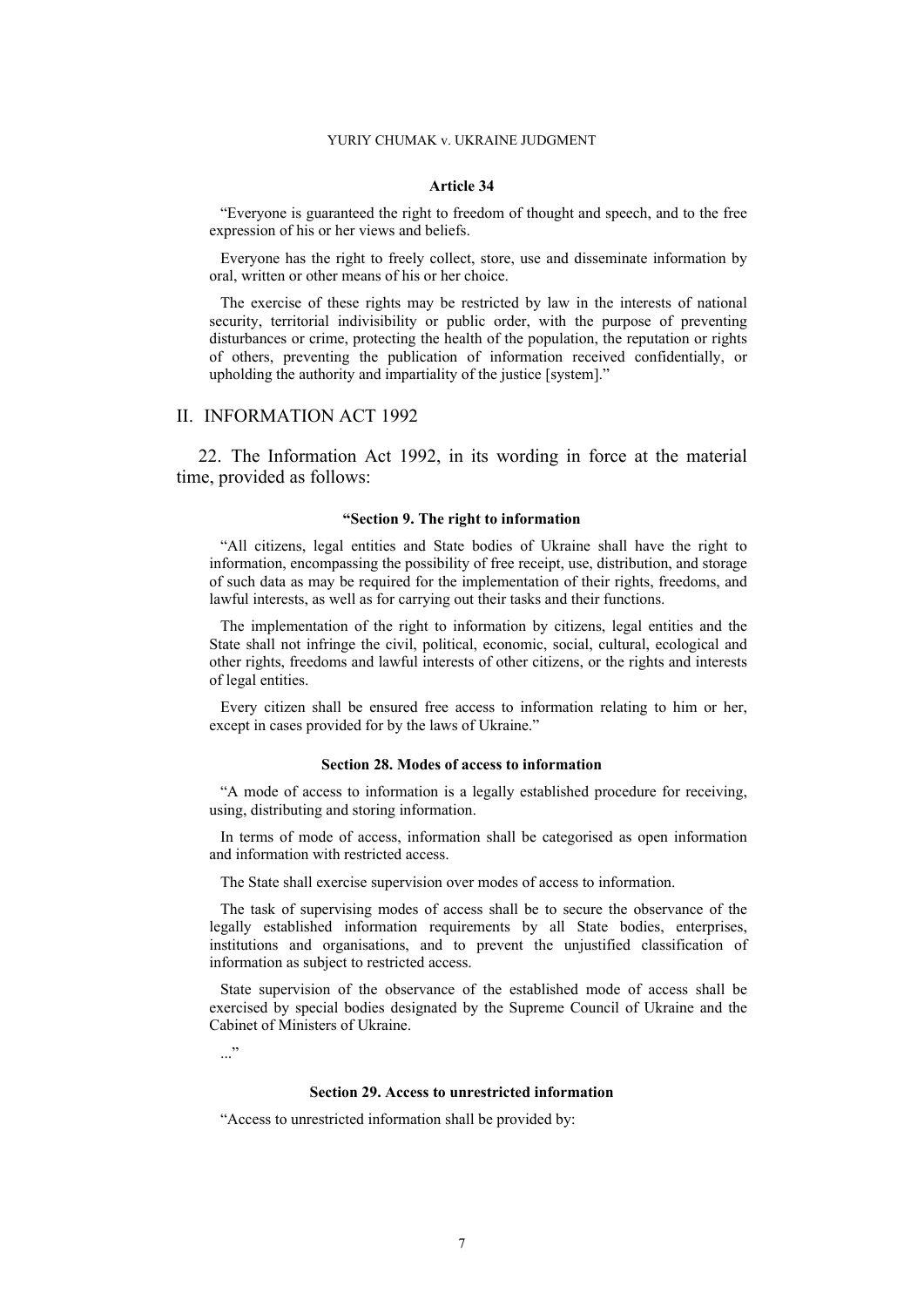regular publication of such information in the official printed press (bulletins, collected volumes);

its dissemination by the mass media; or

the provision of such information directly to the interested citizens, State bodies and legal entities.

The terms of providing information on request to citizens, State bodies, legal entities and representatives of society shall be determined by this Law and by agreements (contracts), if the provision of information takes place on a contractual basis.

A priority right to receive information shall be enjoyed by citizens who need this information for the performance of their professional duties."

### **Section 30. Information with limited access**

"Information with limited access, according to its legal status, shall be divided into confidential and secret.

Confidential information – [shall denote] materials owned, used or disposed of by individual physical persons or legal entities and shall be disseminated in accordance with their wishes on the conditions stipulated by them.

Access to information in the possession of the State bodies ... for its safekeeping may be limited by giving it the status of confidential information. The rules for ... use of documents containing such information shall be determined by the Cabinet of Ministers.

 $\cdot$ ..."

Section 30 further enumerated categories of information which could not be classified as confidential, including information about environmental issues, accidents and catastrophes, issues related to human rights and freedoms, and information about unlawful actions of State bodies.

### **Section 32. Information requests for access to official documents and for the provision of written or oral information**

"An information request (hereinafter 'request') to access official documents as mentioned in this Law shall be understood as a statement requesting an opportunity to familiarise oneself with official documents. This request may be individual or collective. It shall be submitted in writing.

A citizen shall have the right to request State bodies to provide him or her with any official document, regardless of whether the document relates to that citizen personally or not, except in cases of restricted access specified by this Law.

In the context of this Law, a request for written or oral information shall be understood as a statement requesting written or oral information relating to the activities of legislative, executive and judicial authorities of Ukraine, as well as officials thereof with regard to certain matters.

Citizens of Ukraine, State bodies, organisations and citizens' associations (hereinafter referred to as 'requesters') shall submit their requests to a specific legislative, executive or judicial authority, or an official thereof.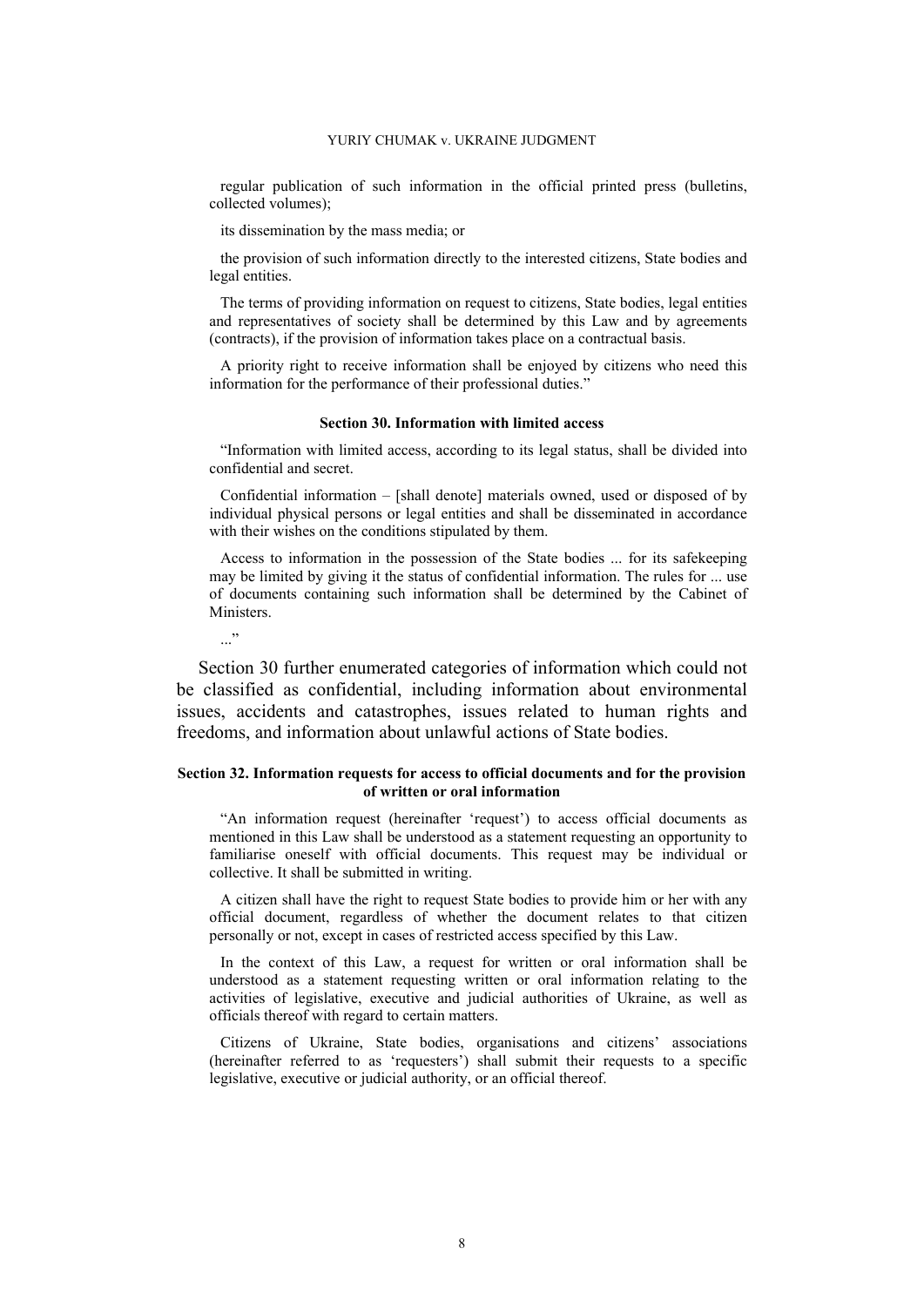Each such request shall contain the requester's name in full, the document, written or oral information required, and the forwarding address.

Legislative, executive and judicial authorities, as well as officials thereof, shall be under an obligation to provide information relating to their activities in writing, orally, by telephone, or through their officials' public presentations."

### **Section 35. Challenge to the denial and delayed examination of requests for access to official documents**

"The denial or delayed examination of requests for access to official documents may be challenged.

If access to official documents is denied or the examination of a request for such access is delayed, the requester shall have the right to challenge the denial or delay to a higher authority.

If the complaint to a higher authority is refused, the requester may challenge the refusal before a court.

When the requester brings the matter before a court, the State body acting as the defendant shall be under an obligation to prove the lawfulness of the denial or delayed examination of the request.

In order to ensure the completeness and correctness of its adjudication, the court shall have the right to request and receive the official documents to which access was denied and, having studied them, to take a decision on whether or not the actions of officials of State bodies have been sufficiently justified.

If the denial or delay is found to be unjustified, the court shall require the State institution to give the requester access to the official document and shall adopt a separate ruling in relation to the officials who denied access to the document.

The unjustified denial of access to official documents or failure without valid reason to comply with the prescribed time-limit within which such access is to be provided shall entail disciplinary or other liability with regard to officials of State institutions in accordance with procedures determined by the laws of Ukraine.

Official documents provided by the legislative, executive and judicial authorities of Ukraine, as requested, may be published.

Requesters shall have the right to make notes using the official documents thus provided, as well as to photograph them, record the text on magnetic tape, and so forth. The owner of the documents shall have the right to make copies of the documents requested by a requester on a paid-for basis.

No fees shall be collected for searching for official documents.

The denial or delayed examination of a request for written information shall be challenged using the same procedures."

#### **Section 37. Documents and information that are not subject to access on request**

"Compulsory access to official documents on request shall not apply to documents containing:

information duly classified as a State secret;

confidential information;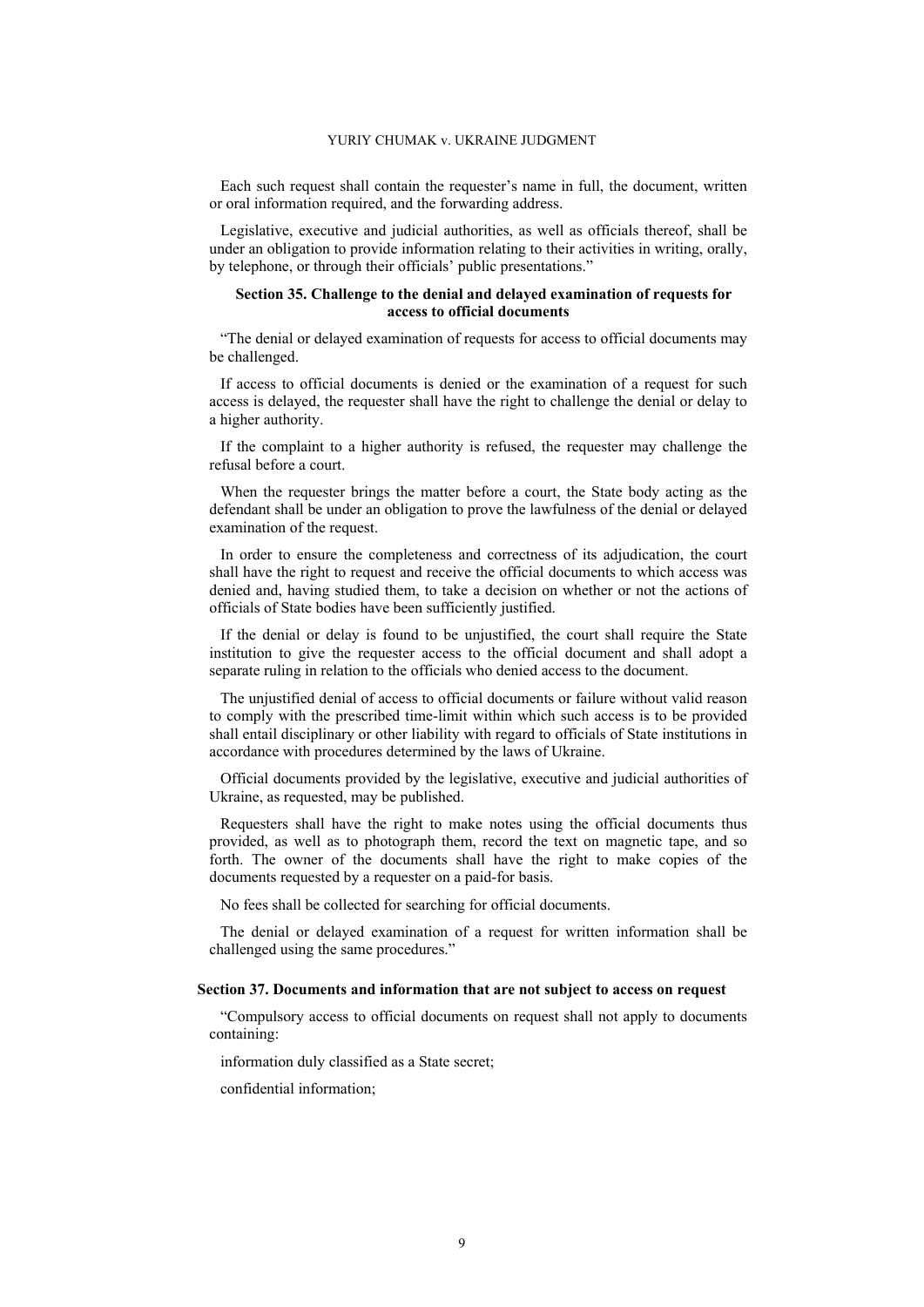information relating to the operational and investigation activities of bodies of the Ministry of the Interior, the Security Service of Ukraine, the courts, criminal investigations and the prosecution in cases when such disclosure may harm the investigation or a citizen's right to a fair and impartial trial or threaten human life or health;

information relating to [a person's] private life;

documents referred to as departmental service correspondence (reports, memoranda, letters, etc.), provided they relate to a particular institution's policy or decisionmaking or precede the adoption of a decision;

information not to be disclosed pursuant to other legislative or normative acts. The institution to which such a request is addressed may bar access to the documents requested provided that they contain information not to be divulged in accordance with another government institution's normative documents and [provided] the institution receiving the request has no right to take a decision relating to the disclosure of such information;

financial institutions' information compiled for [the purposes of] monitoring fiscal authorities."

#### **Section 45. Protection of the right to information**

"The right to information shall be protected by the law. The State shall guarantee to all participants in information relationships equal rights and opportunities in terms of access to information.

No one shall restrict a person's right to choose the form and sources for receiving information, except in cases provided by law.

Subjects having the right to information may demand the elimination of any infringements of this right.

 $\ldots$ "

### III. STATE SECRETS ACT 1994

23. The State Secrets Act, *inter alia*, sets up a procedure for classification and declassification of information considered to be a State secret and is aimed at the protection of the national security of Ukraine. The Act defines State secrets as data in the spheres of defence, the economy, science and technology, international relations, State security and the protection of legal order, the disclosure of which may harm the national security of Ukraine and which have been designated as State secrets in accordance with a legal procedure and are thus subject to protection by the State. The Act defines three levels of secrecy ("especially important", "top secret", "secret"), which reflect the importance of the information and the level of access to it.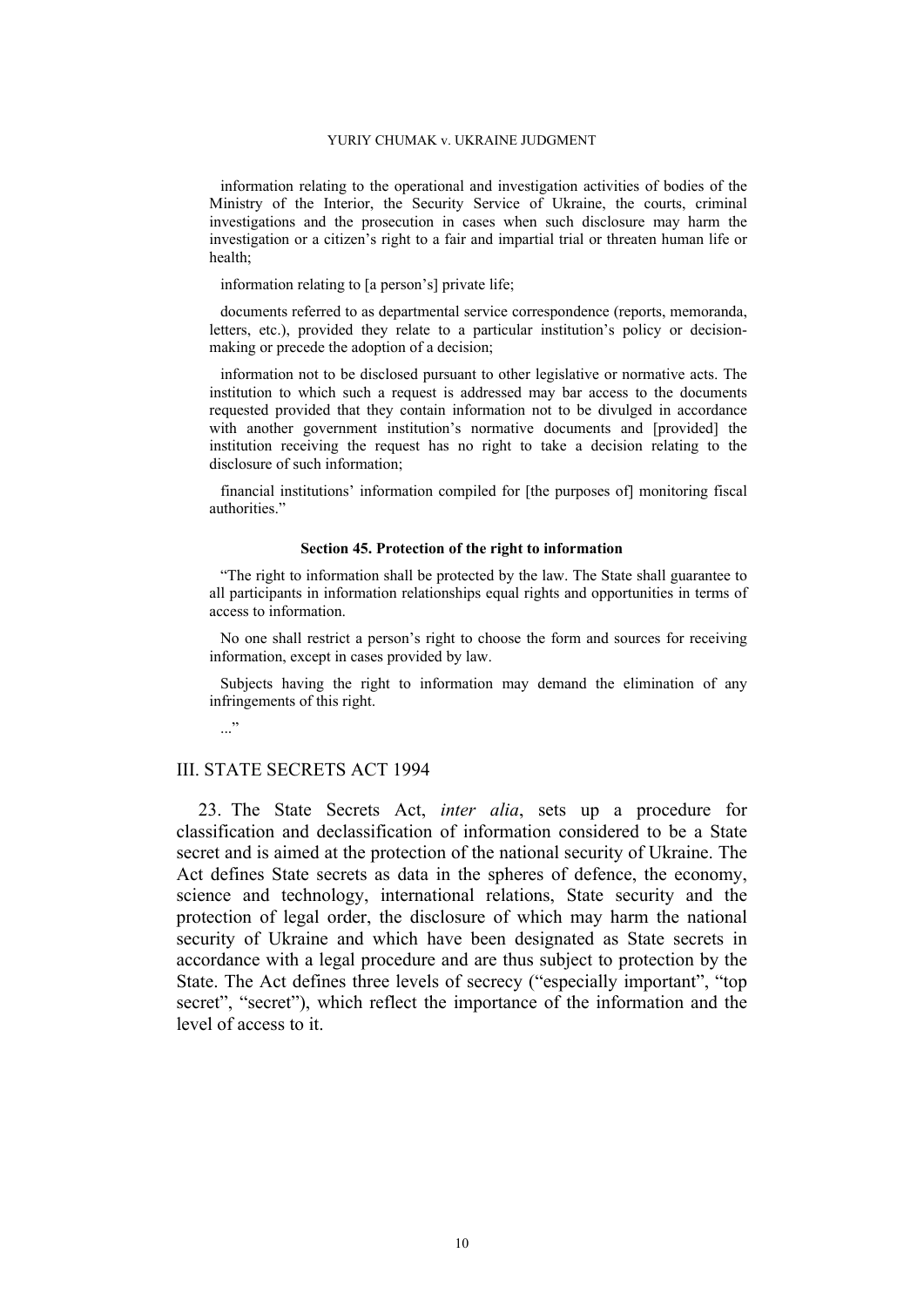## IV. DECREE No. 503 OF THE PRESIDENT OF UKRAINE OF 10 JUNE 1997 ON THE PROCEDURE FOR THE OFFICIAL PUBLICATION OF NORMATIVE LEGAL ACTS AND THEIR ENTRY INTO FORCE

24. The relevant part of Decree 503 of the President of Ukraine of 10 June 1997 on the procedure for the official publication of normative legal acts and their entry into force provides as follows:

"7. Documents of the Supreme Council of Ukraine, the President of Ukraine and the Cabinet of Ministers of Ukraine which do not concern general matters and do not have a normative character may not be published by means of the adoption of the decision by the organ in question. Such documents and documents with restrictive labels shall be officially published by being sent to the relevant State organs and bodies of local self-government, which shall inform the legal entities, institutions, organisations and individuals to whom the documents are applicable."

## THE LAW

## I. ALLEGED VIOLATION OF ARTICLE 10 OF THE CONVENTION

25. The applicant complained under Article 10 of the Convention about the refusal, upheld by the Ukrainian courts, to provide him with the information he had requested. This provision reads as follows:

"1. Everyone has the right to freedom of expression. This right shall include freedom to hold opinions and to receive and impart information and ideas without interference by public authority and regardless of frontiers. This Article shall not prevent States from requiring the licensing of broadcasting, television or cinema enterprises.

2. The exercise of these freedoms, since it carries with it duties and responsibilities, may be subject to such formalities, conditions, restrictions or penalties as are prescribed by law and are necessary in a democratic society, in the interests of national security, territorial integrity or public safety, for the prevention of disorder or crime, for the protection of health or morals, for the protection of the reputation or rights of others, for preventing the disclosure of information received in confidence, or for maintaining the authority and impartiality of the judiciary."

## **A. Admissibility**

<span id="page-12-0"></span>26. Although the Government have not raised an objection as regards the applicability of Article 10 of the Convention, the Court considers that it has to address this issue of its own motion.

27. In this connection the Court notes that Article 10 does not confer on the individual a right of access to information held by a public authority or oblige the Government to impart such information to the individual. However, such a right or obligation may arise where access to the information is instrumental for the individual's exercise of his or her right to freedom of expression, in particular "the freedom to receive and impart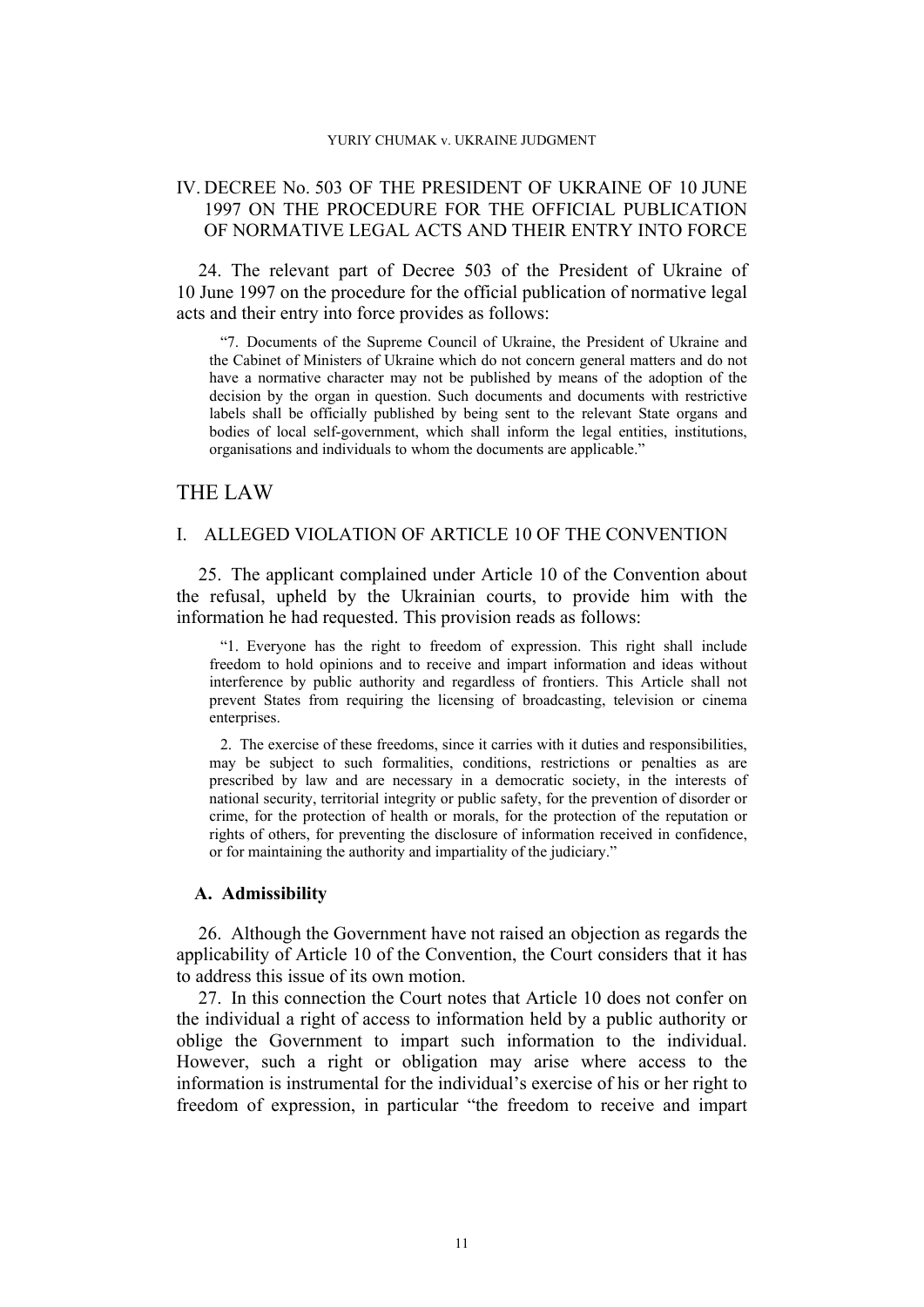information" and where its denial constitutes an interference with that right (see *Magyar Helsinki Bizottság v. Hungary* [GC], no. 18030/11, § 156, 8 November 2016).

28. In determining this question the Court will be guided by the principles laid down in *Magyar Helsinki Bizottság* (ibid., §§ 149-80) and will assess the case in the light of its particular circumstances and having regard to the following criteria: (a) the purpose of the information request; (b) the nature of the information sought; (c) the role of the applicant; and (d) whether the information was ready and available.

29. As regards the purpose of the information requested and the role of the applicant, the Court notes that the applicant at the material time was a journalist involved in human rights protection activities; in particular, he was a member of a well-known human rights protection NGO. The applicant expressly submitted to the President of Ukraine, in his request of 5 May 2005, that he needed the information in question as a journalist. He reiterated that statement in his amended application to the domestic court in September 2006 and further noted in his request to the Ministry of Justice that he needed the information for drafting an article. His professional stance and his outreach to the broader public have not been called into question either at the domestic level or before the Court. Therefore, the Court is satisfied that in view of the applicant's role, the information requested was necessary for the performance of his professional duties as a journalist.

30. As regards the nature of the information, the Court notes that the applicant requested the dates, numbers and titles of presidential decrees which, according to him, had been unlawfully classified. In this connection, the Court reiterates that the information to which access is sought must meet a public-interest test which, according to its general definition, exists where disclosure provides transparency on the manner of conduct of public affairs and on matters of interest for society as a whole and thereby allows participation in public governance by the general public. What might constitute a subject of public interest will, moreover, depend on the circumstances of each case (see, for instance, *Magyar Helsinki Bizottság*, cited above, § 162).

The Court further notes that by its very nature the information requested – titles of legal acts issued by the head of State, which, apparently, were part of the law in Ukraine – was obviously of general public importance, not least because the public needed to know the domains in which legal rules existed and could affect them.

31. Furthermore, the Court observes that in his initial request the applicant specifically emphasised the importance of the transparency of the actions and decisions of governmental bodies, especially in the historical context of the autumn of 2004, which had been marked by election irregularities that led to the quashing of the results of the second round of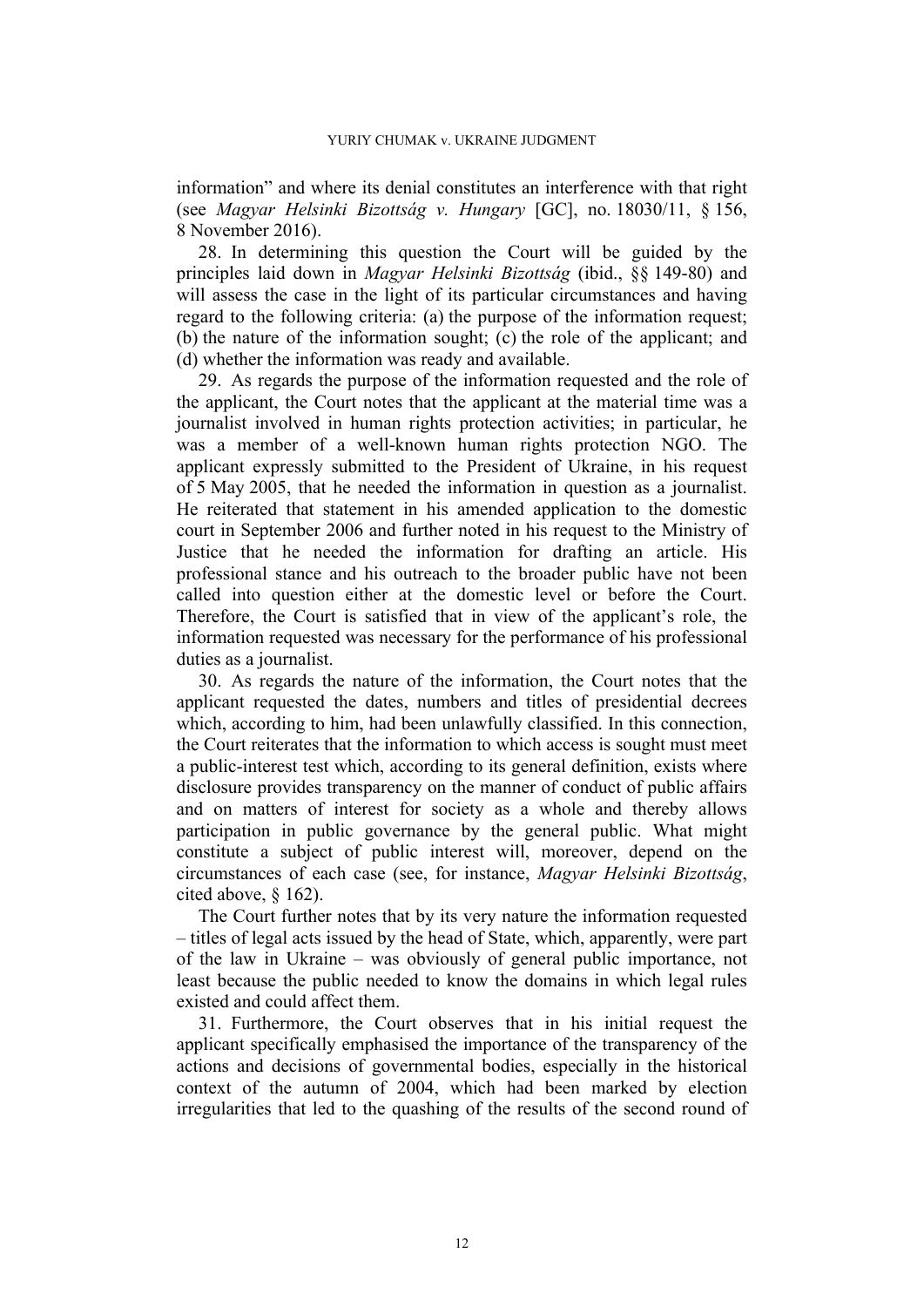the presidential elections by the Supreme Court and the subsequent repetition of the vote. The newly elected President on numerous occasions underlined his adherence to the principles of the rule of law and the applicant noted in his request that it was being made in order to check the compliance of the newly elected authority with the values proclaimed. Thus, the Court considers that the data requested by the applicant constituted as such a matter of public interest.

<span id="page-14-0"></span>32. Finally, the Court notes that the applicant requested data from the President of Ukraine on the decrees adopted by him and his predecessor. Although the period covered by this request is quite extensive – around eleven years – the Court, having no information to the effect that it would pose practical difficulties or an unreasonable burden for the authorities to gather the requested information, given its very nature, will have to assume that the information in question was in principle ready and available.

33. In sum, the Court is satisfied that the applicant, as a journalist and a member of a non-governmental human rights organisation, wished to exercise the right to impart information on a matter of public interest and sought access to information to that end under Article 10 of the Convention.

34. The Court further notes that the applicant's complaint is neither manifestly ill-founded nor inadmissible on any other grounds listed in Article 35 of the Convention. It must therefore be declared admissible.

## **B. Merits**

## *1. The applicant's submissions*

35. The applicant submitted at the outset that he had not requested the documents in question, but only their numbers, dates and titles. He noted, in particular, that for him it was important to know what issues had been regulated by the decrees in question and, therefore, had been hidden from the public. In the applicant's view, without knowing about the existence and subject matter of classified information, the public was deprived of any opportunity to scrutinise the authorities' approach to the restriction of information. In any event, as long as restrictions on providing information about the date, number and subject matter of the documents were governed by the same principles that applied to the contents of the document, any practical discussion of the lawfulness of the restrictions, their legitimate aim and their necessity in a democratic society was impossible without an awareness of the existence of the document concerned. Therefore, the restriction of information about the number, date and title of a document would make it practically impossible to have any public discussion because the public had been unaware of the very existence of classified information.

36. The applicant also submitted that the Government in their observations had acknowledged that there had been no legal ground for classifying the documents adopted by the President as "not for publication"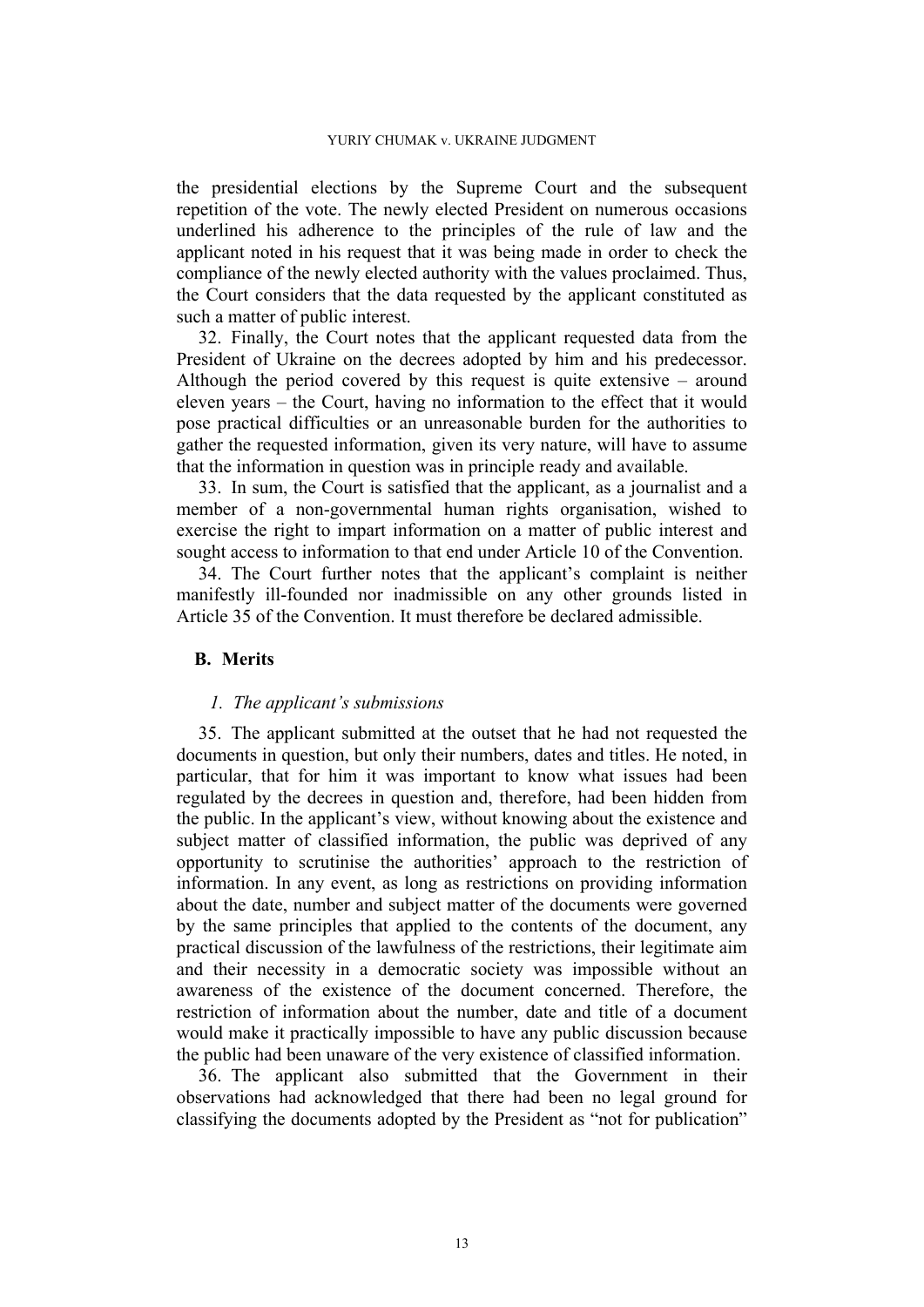or similarly. Moreover, according to the applicant, at the date of submission of his observations the practice of labelling legal documents "not for publication" had still persisted; therefore, the new Access to Public Information Act referred to by the Government had not fully remedied the situation.

The applicant lastly contended that his rights under Article 10 of the Convention had been violated and that the situation had not been remedied to date.

## *2. The Government's submissions*

<span id="page-15-0"></span>37. The Government referred to section 37 of the Information Act, which enumerated various categories of information not subject to free distribution. They further submitted that during the period from 1991 to 2006, documents of the President and the Cabinet of Ministers of Ukraine had been labelled as "not for publication" (*опублікуванню не підлягає*) and "not for printing" (*не* для  $\partial p v k v$ ) – labels that at the material time had not been prescribed by national legislation. By two decisions of 19 March 2008 and 4 August 2010 the Cabinet of Ministers had declassified 1,139 normative legal acts which had been labelled "not for publication" and seven documents which had been labelled "not for printing". A further 294 documents had had their restrictive labels removed, but had been categorised as "for official use". Furthermore, on 23 December 2008 and 24 November 2009 the President of Ukraine had declassified 854 documents which had been labelled "not for publication"; one further legal document had had its restrictive label removed but had then been categorised as "for official use".

38. Furthermore, the Government, referring to the enactment on 10 May 2011 of the Access to Public Information Act, argued that there had no longer been any issues regarding access to public information.

## *3. The Court's assessment*

39. In view of its above findings (see paragraphs [26](#page-12-0)[-32](#page-14-0) above), the Court considers that by denying the applicant access to the requested information, the domestic authorities interfered with his rights enshrined in Article 10 § 1 of the Convention.

40. The Court reiterates that an interference with an applicant's rights under Article 10 § 1 will infringe the Convention if it does not meet the requirements of paragraph 2 of Article 10. It should therefore be determined whether it was "prescribed by law", whether it pursued one or more of the legitimate aims set out in that paragraph and whether it was "necessary in a democratic society" in order to achieve those aims.

41. The principles relevant to an assessment of whether an interference with freedom of expression was "prescribed by law" have been summarised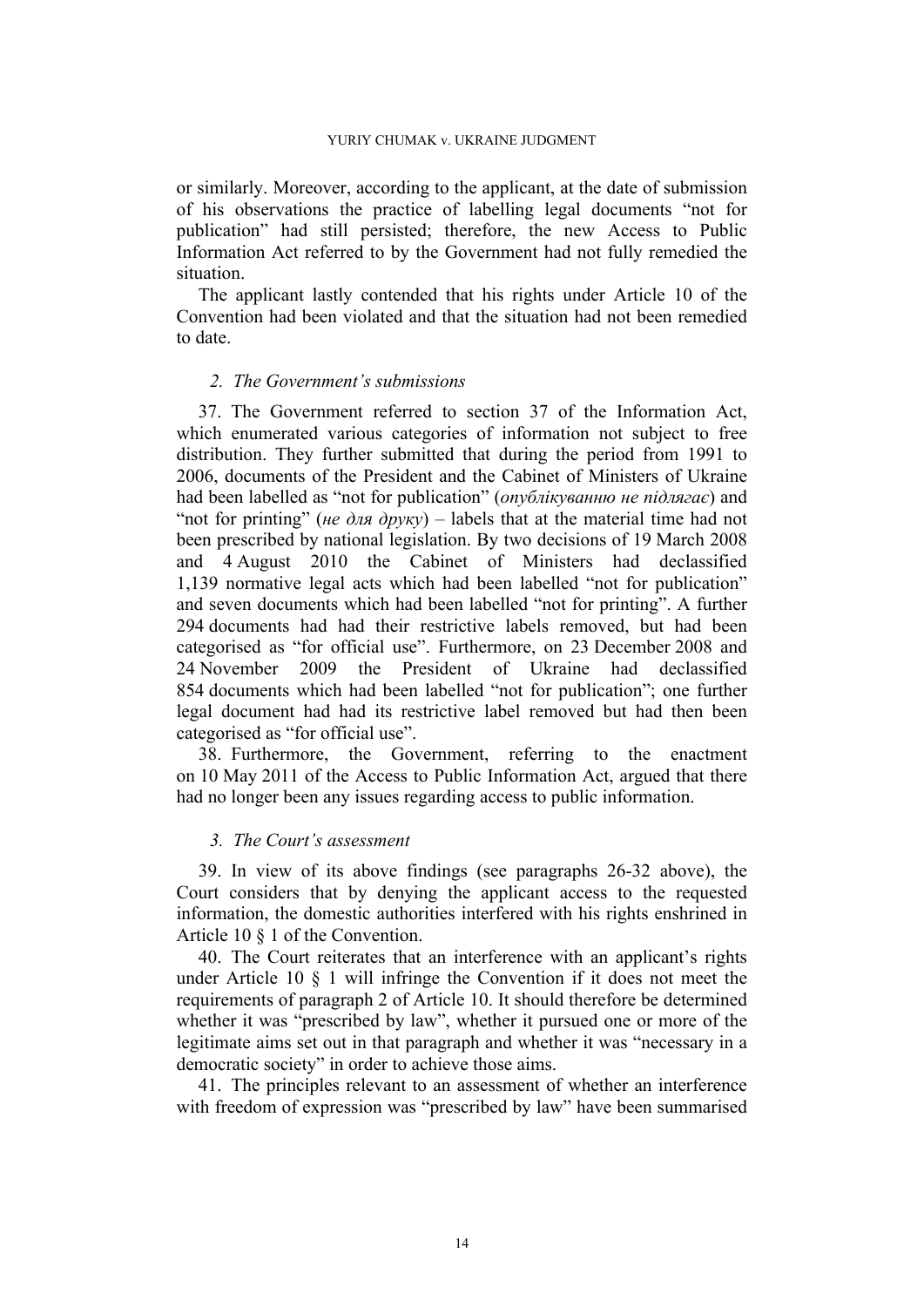in *Satakunnan Markkinapörssi Oy and Satamedia Oy v. Finland* ([GC], no. 931/13, §§ 142-45, 27 June 2017). The principles concerning the question of whether an interference with freedom of expression is "necessary in a democratic society" are summarised in *Magyar Helsinki Bizottság* (cited above, § 187). Furthermore, the absence of an effective judicial review may support the finding of a violation of Article 10 (see *Baka v. Hungary* [GC], no. 20261/12, § 161, 23 June 2016, with further references).

42. The Court notes that in the present case, in reply to the applicant's request to provide him with the titles, numbers and dates of those decrees of the serving President and his predecessor that bore restrictive labels, the Secretariat of the President did not expressly deny him access to such information but instead noted that access to legal documents was to take place via the Unified State Register of Legal Acts administered by the Ministry of Justice and that it was open to anybody to request a copy of such documents. It also cited provisions on information with limited access, enumerating three categories of such information but without specifying whether the information in question was a State secret, confidential or any other type of information with limited access. However, it emphasised that in order to access certain information, security clearance was needed.

In its turn, the Ministry of Justice, citing legal provisions on confidential information only, stated that there were no legal grounds for providing the applicant with the list of the restricted documents of the President of Ukraine and that no information was available as regards the declassified decrees issued by the President.

Finally, the domestic courts limited their reasoning mainly to a different and very short statement that the information in question could not be provided to the applicant as it did not concern him personally. Only the Higher Administrative Court of Ukraine briefly indicated in addition that the information in question was confidential, without providing any further details in that regard.

43. The Court lastly notes that the Government in their observations did not indicate the reasons and/or legal grounds for the refusal to provide the applicant with the information requested.

44. To sum up, it can be concluded that the domestic authorities, while not being completely consistent in their arguments, advanced two reasons for not providing the applicant with the information requested: its confidential nature and the fact that such information did not have any implications for his rights and freedoms.

45. The Court observes that in giving those reasons, both the administrative authorities and the courts referred to various legal provisions. However, none of those provisions concerned the main issue consistently raised by the applicant throughout the domestic proceedings, that is, the unlawfulness of the use of the restrictive labels "not for publication" and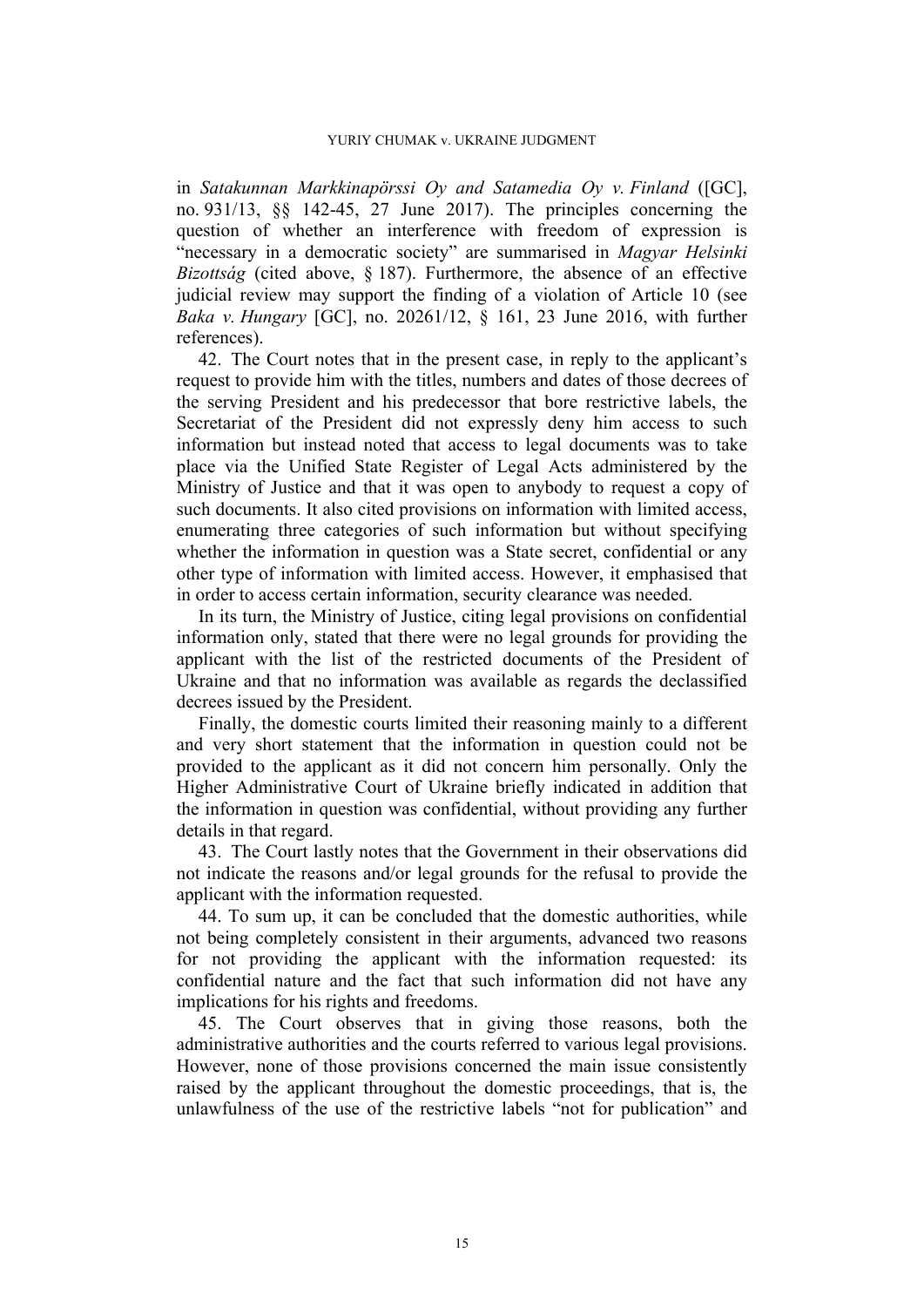"not for printing", and thus, the limited access nature of the requested documents. The applicant, in particular, referred to an opinion expressed by the Minister of Justice and to the practice of "declassification" of similar legal documents by another State body, the Cabinet of Ministers (see paragraph 19 above). However, his arguments remained unanswered. Moreover, at neither stage did the domestic authorities provide any more detailed information about the conditions and procedure for classifying the particular requested legal documents as confidential. Finally, in their observations the Government expressly stated that the use of the above labels was not provided by national legislation (see paragraph [37](#page-15-0) above).

46. The Court considers that the question of lawfulness and, in particular, the foreseeability and details of the legislative provisions as well as the legitimate aim pursued by the refusal in this case is closely linked to the broader issues of whether the interference was necessary in a democratic society and proportionate (see, *mutatis mutandis*, *Breyer v. Germany*, no. 50001/12, § 85, 30 January 2020).

47. The Court notes in this regard that any analysis as to proportionality of the refusal is equally absent from the domestic courts' decisions. The domestic courts failed to address the applicant's arguments and, despite the various reasons invoked by the authorities, based their findings on a short statement that the information in question did not concern him personally and was confidential, without giving any further reasons for that conclusion. The domestic courts cannot be said to have applied standards which were in conformity with the procedural principles embodied in Article 10 of the Convention and to have fulfilled their obligation to adduce "relevant and sufficient" reasons that could justify the interference at issue.

48. In view of the above, the Court is precluded from further assessing the lawfulness and legitimate aim of the domestic authorities' refusal to provide the applicant with the information requested. The Court considers that the present case discloses a procedural dysfunction or fault on the part of the Ukrainian authorities and courts (see, *mutatis mutandis*, *Lazoriva v. Ukraine*, no. 6878/14, § 69, 17 April 2018). There has accordingly been a violation of Article 10 of the Convention.

## II. OTHER ALLEGED VIOLATIONS OF THE CONVENTION

49. The applicant complained that the length of the civil proceedings in his case had been excessive, contrary to Article 6 § 1 of the Convention, which reads, in so far as relevant, as follows:

"In the determination of his civil rights and obligations ... everyone is entitled to a fair ... hearing ... by [a] ... tribunal ..."

50. The Court has examined the above complaint and considers that, in the light of all the material in its possession and in so far as the matters complained of are within its competence, it does not disclose any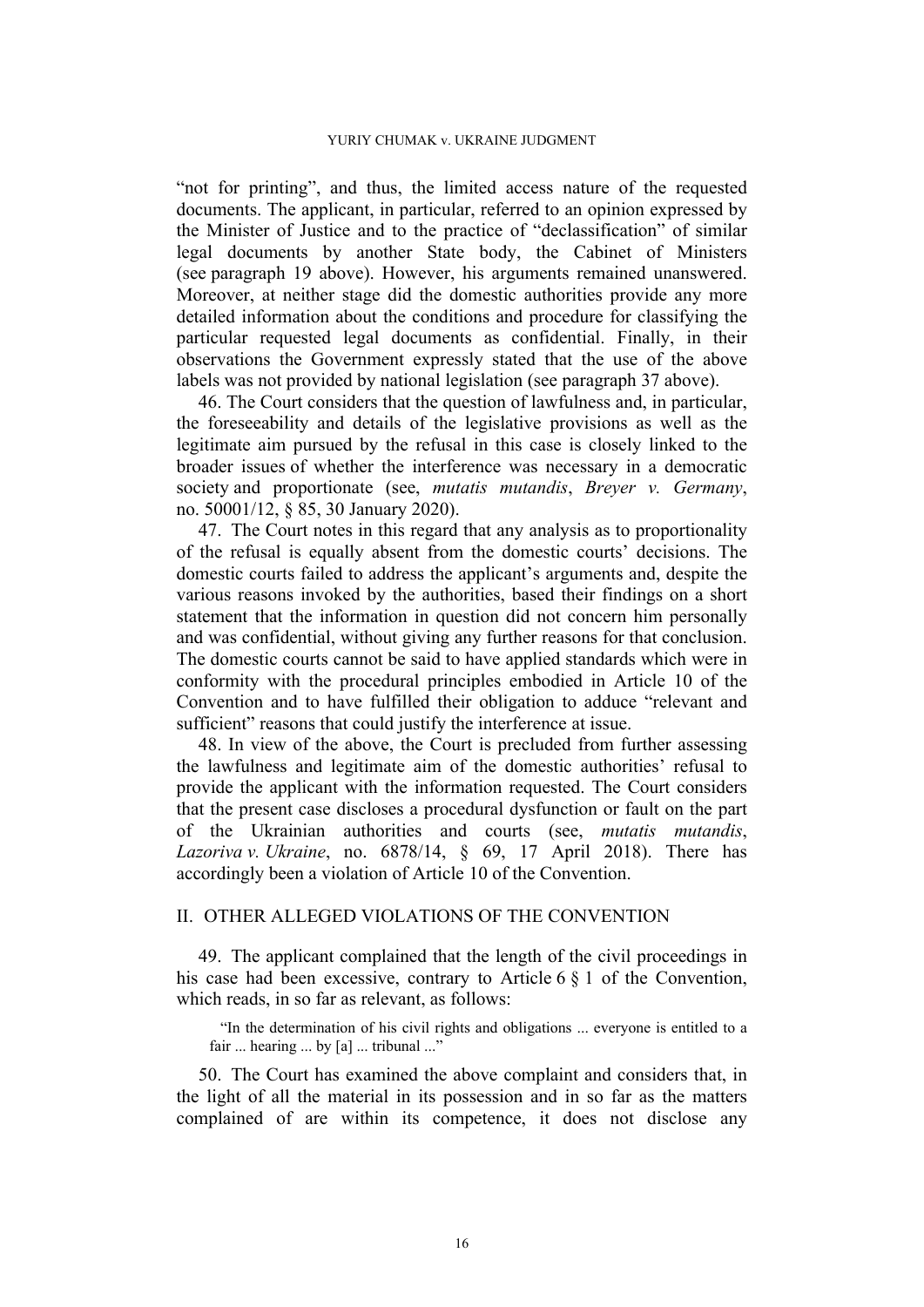appearance of a violation of the rights and freedoms enshrined in the Convention or the Protocols thereto.

51. It follows that this complaint must be rejected in accordance with Article 35 §§ 3 and 4 of the Convention.

### III. APPLICATION OF ARTICLE 41 OF THE CONVENTION

52. Article 41 of the Convention provides:

"If the Court finds that there has been a violation of the Convention or the Protocols thereto, and if the internal law of the High Contracting Party concerned allows only partial reparation to be made, the Court shall, if necessary, afford just satisfaction to the injured party."

### **A. Damage**

53. The applicant claimed 5,000 euros (EUR) in respect of non-pecuniary damage.

54. The Government contested that claim.

55. Regard being had to the approach taken in similar cases (see, in particular, *Társaság a Szabadságjogokért v. Hungary*, no. 37374/05, § 41, 14 April 2009, and *Centre for Democracy and the Rule of Law v. Ukraine*, no. 10090/16, § 124, 26 March 2020), the Court considers that the finding of a violation constitutes sufficient just satisfaction for any nonpecuniary damage which the applicant may have suffered.

56. The Court rejects the applicant's claims in respect of non-pecuniary damage.

## **B. Costs and expenses**

57. The applicant also claimed EUR 1,638 in respect of the costs and expenses incurred before the Court, consisting of his lawyer's fees.

58. The Government contested that claim.

59. According to the Court's case-law, an applicant is entitled to the reimbursement of costs and expenses only in so far as it has been shown that these have been actually and necessarily incurred and are reasonable as to quantum. In the present case, regard being had to the documents in its possession and the above criteria, the Court considers it reasonable to award the applicant the amount claimed.

## **C. Default interest**

60. The Court considers it appropriate that the default interest rate should be based on the marginal lending rate of the European Central Bank, to which should be added three percentage points.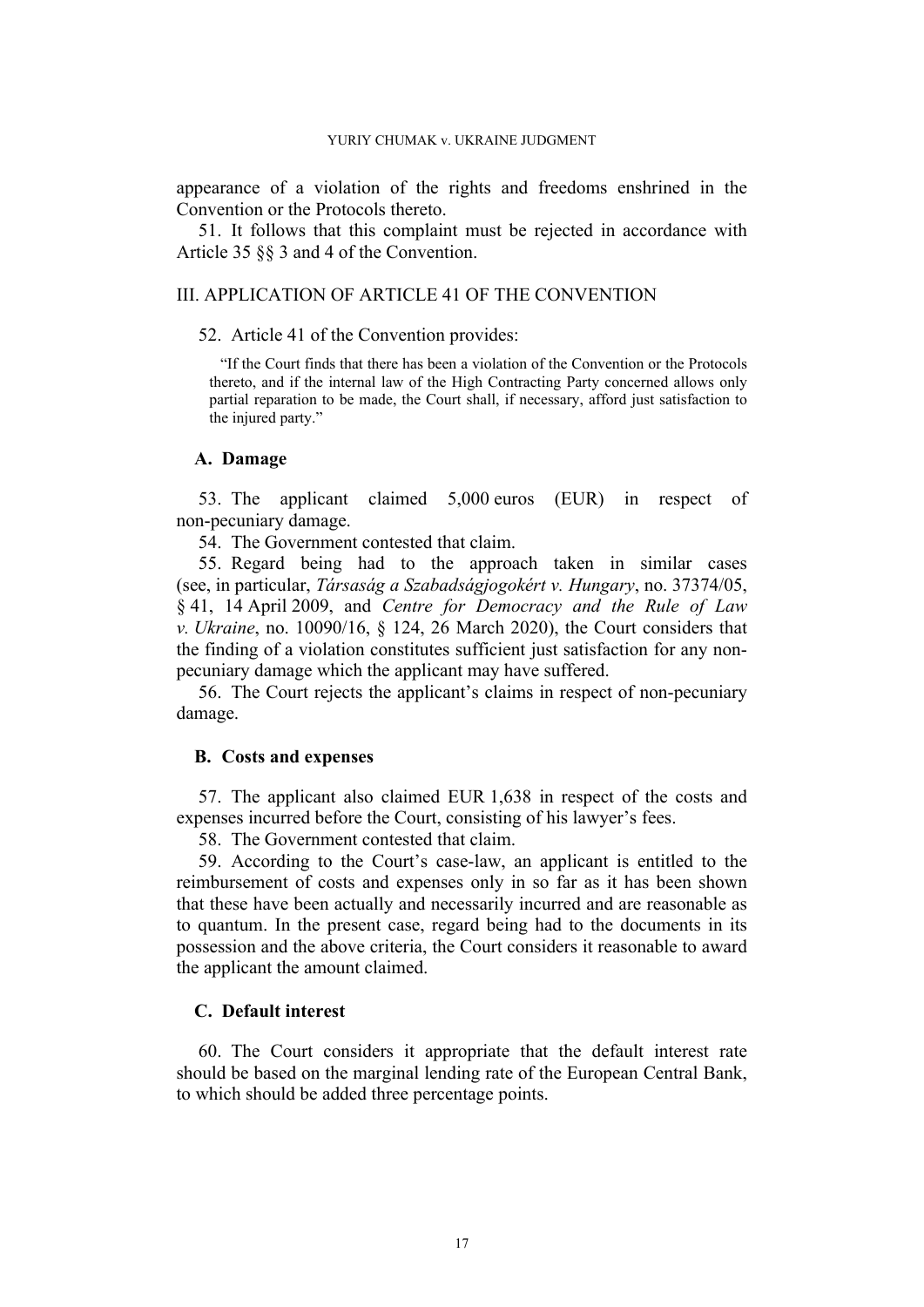# FOR THESE REASONS, THE COURT,

- 1. *Declares,* by 5 votes to 2, the applicant's complaint under Article 10 of the Convention admissible and the remainder of the application inadmissible;
- 2. *Holds*, by 5 votes to 2, that there has been a violation of Article 10 of the Convention;
- 3. *Holds*, by 5 votes to 2,
	- (a) that the respondent State is to pay the applicant, within three months from the date on which the judgment becomes final in accordance with Article 44 § 2 of the Convention, EUR 1,638 (one thousand six hundred and thirty-eight euros), plus any tax that may be chargeable to the applicant, in respect of costs and expenses, to be converted into the currency of the respondent State at the rate applicable at the date of settlement;
	- (b) that from the expiry of the above-mentioned three months until settlement simple interest shall be payable on the above amount at a rate equal to the marginal lending rate of the European Central Bank during the default period plus three percentage points;
- 4. *Dismisses*, unanimously, the remainder of the applicant's claim for just satisfaction.

Done in English, and notified in writing on 18 March 2021, pursuant to Rule 77 §§ 2 and 3 of the Rules of Court.

Victor Soloveytchik Síofra O'Leary Registrar President

In accordance with Article 45 § 2 of the Convention and Rule 74 § 2 of the Rules of Court, the separate opinion of Judges O'Leary and Bårdsen is annexed to this judgment.

> S.O.L. V.S.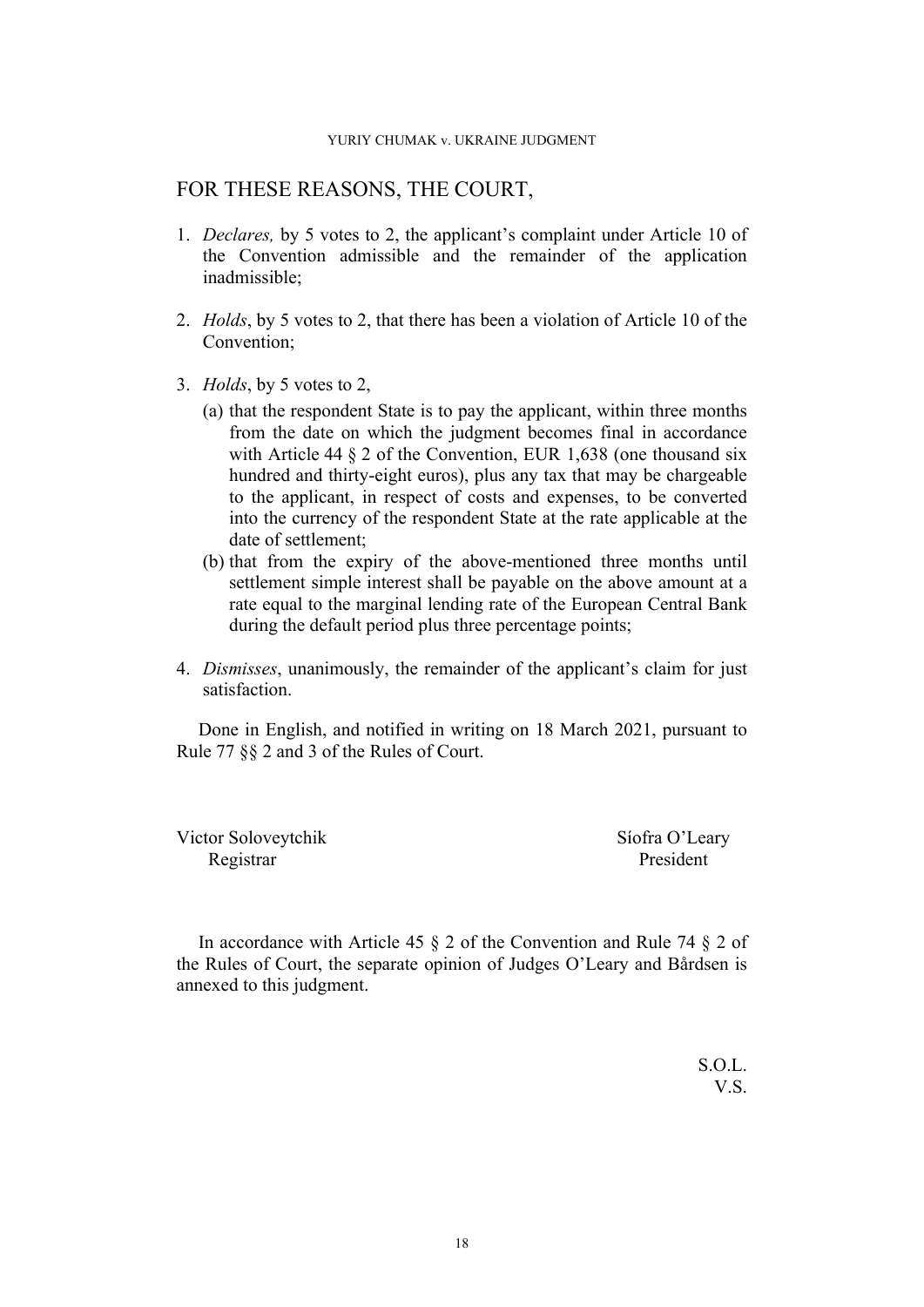# JOINT DISSENTING OPINION OF JUDGES O'LEARY AND BÅRDSEN

## **I**

1. We are unable to concur with our colleagues in finding a violation of Article 10 of the Convention in this case. The application is, in our opinion, manifestly ill-founded and therefore inadmissible in accordance with Article 35 § 3 (a) of the Convention. Our view can be summed up by the following four interconnected observations.

## **II**

2. *Firstly*, the key precedent for the assessment of the current case is the Court's Grand Chamber judgment in *Magyar Helsinki Bizottság v. Hungary* (cited in the judgment). The ruling, handed down on 8 November 2016, represented a substantial legal development. It introduced virtually a new right under Article 10 of the Convention, namely the "right of access to information held by public authorities." While we are not now calling into question the jurisprudential development which led to the recognition of that right, we note that at the material time of the facts forming the basis of the current application – from May 2005 to October 2009 – such a right had not yet been recognized by the Court.

3. Indeed, the object and purpose of the Convention require that its provisions must be interpreted and applied in a manner which renders them practical and effective, not theoretical and illusory. However, the Court is also mindful of the fact that broadening the scope of the protection afforded by the Convention via case-law will inevitably entail certain elements of retroactivity that are difficult to reconcile with the requirements of foreseeability. Thus, albeit that the Convention is, and shall definitely also remain, a living instrument which must be adapted to present-day conditions, a well-proven and wise approach is to develop the law under the Convention on a step-by-step basis, rather than by large leaps. Should the Court from time to time nevertheless conclude that a larger move is indeed justified and judicious, it must, in its assessment of the domestic authorities' conduct in cases where the facts predate any such substantial change, take due account of the fact that the new standards under the Convention had not yet been established. Doing so does not run counter to the Court's evolutive role in the Convention system; rather it completes and confirms that function.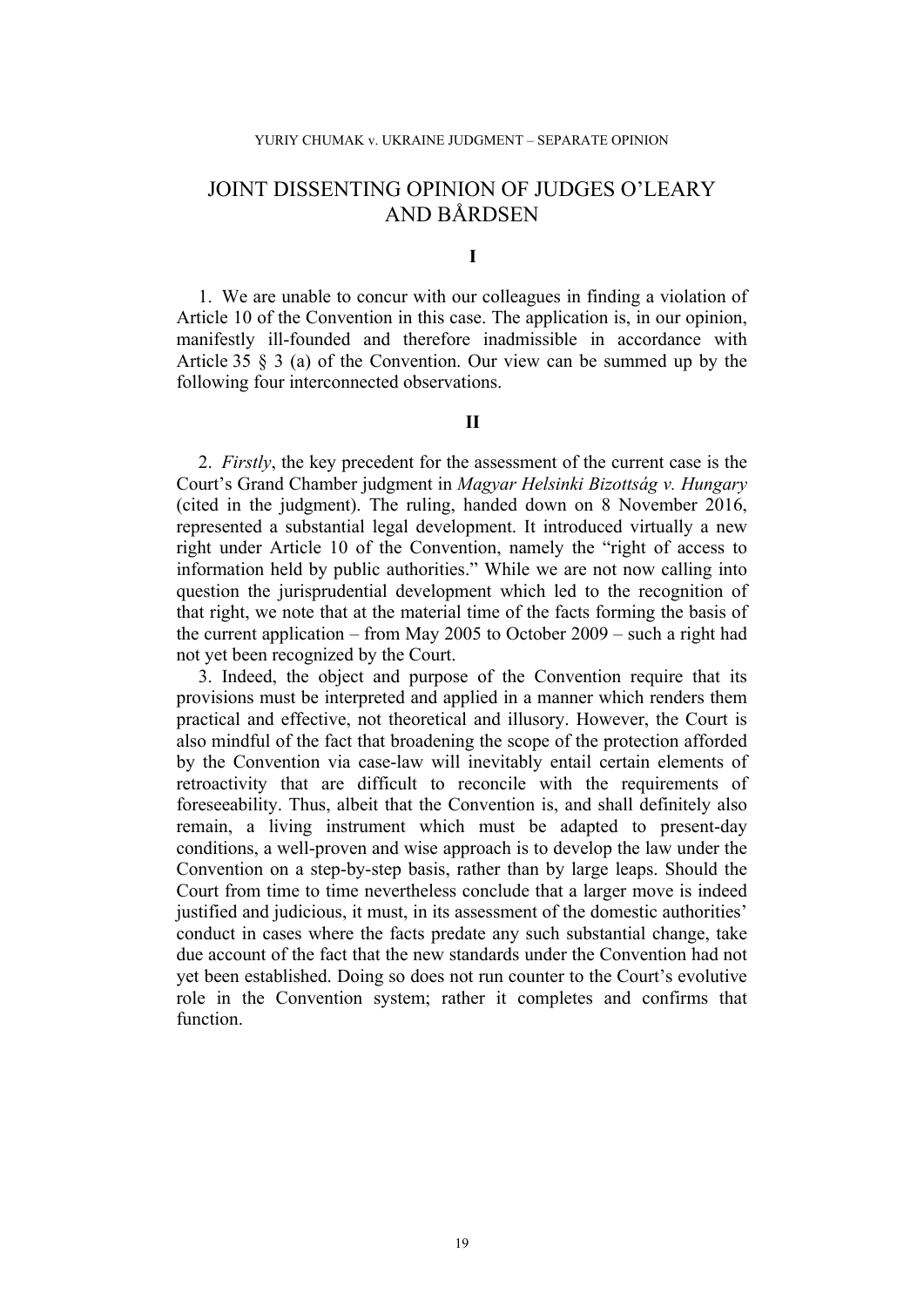### **III**

4. *Secondly*, it should be noted that the application in the current case was lodged already on 10 April 2010. The Government's observations on the admissibility and the merits are dated 14 February 2012, the applicant's observations on the admissibility and merits and claim for just satisfaction are dated 1 August 2012 and the Government's comments on the applicant's claim for just satisfaction are dated 21 September 2012. Accordingly, all the material and all the submissions in the case precede by several years the landmark *Magyar Helsinki Bizottság* ruling. Consequently, neither the applicant nor the Ukrainian Government have had the opportunity to furnish evidence or submit arguments addressing the novel legal framework created by the Grand Chamber's judgment, let alone to relate their submissions more specifically to the relevant legal criteria. Accordingly, there is in this case practically no correlation between the factual and legal issues to be decided by the Court on the one hand, and the material and the arguments provided to the Court by the Parties, on the other. This should in our view have led the majority to proceed with caution.

### **IV**

5. *Thirdly*, and turning now to the applicability of Article 10, the Court emphasized in *Magyar Helsinki Bizottság* (cited in the judgment, § 156), that "the right to receive information cannot be construed as imposing on a State positive obligations to collect and disseminate information of its own motion." The Court further considered that Article 10 does not confer on the individual a right of access to information held by a public authority nor oblige the Government to impart such information to the individual. However, such a right or obligation may arise, firstly, where disclosure of the information has been imposed by a judicial order which has gained legal force (which is not an issue in the present case) and, secondly, in circumstances where access to the information is *instrumental* for the individual's exercise of his or her right to freedom of expression, in particular "the freedom to receive and impart information" and where its denial constitutes an interference with that right.

6. Furthermore, the Grand Chamber emphasized in *Magyar Helsinki Bizottság* (cited in the judgment, § 157) that whether and to what extent "the denial of access to information constitutes an interference with an applicant's freedom-of-expression rights must be assessed in each individual case and in the light of its particular circumstances." In order to first establish whether Article 10 is applicable, a set of overarching and rather general criteria for this assessment was identified by the Grand Chamber, namely the purpose of the information request, the nature of the information sought, the role of the applicant and whether the information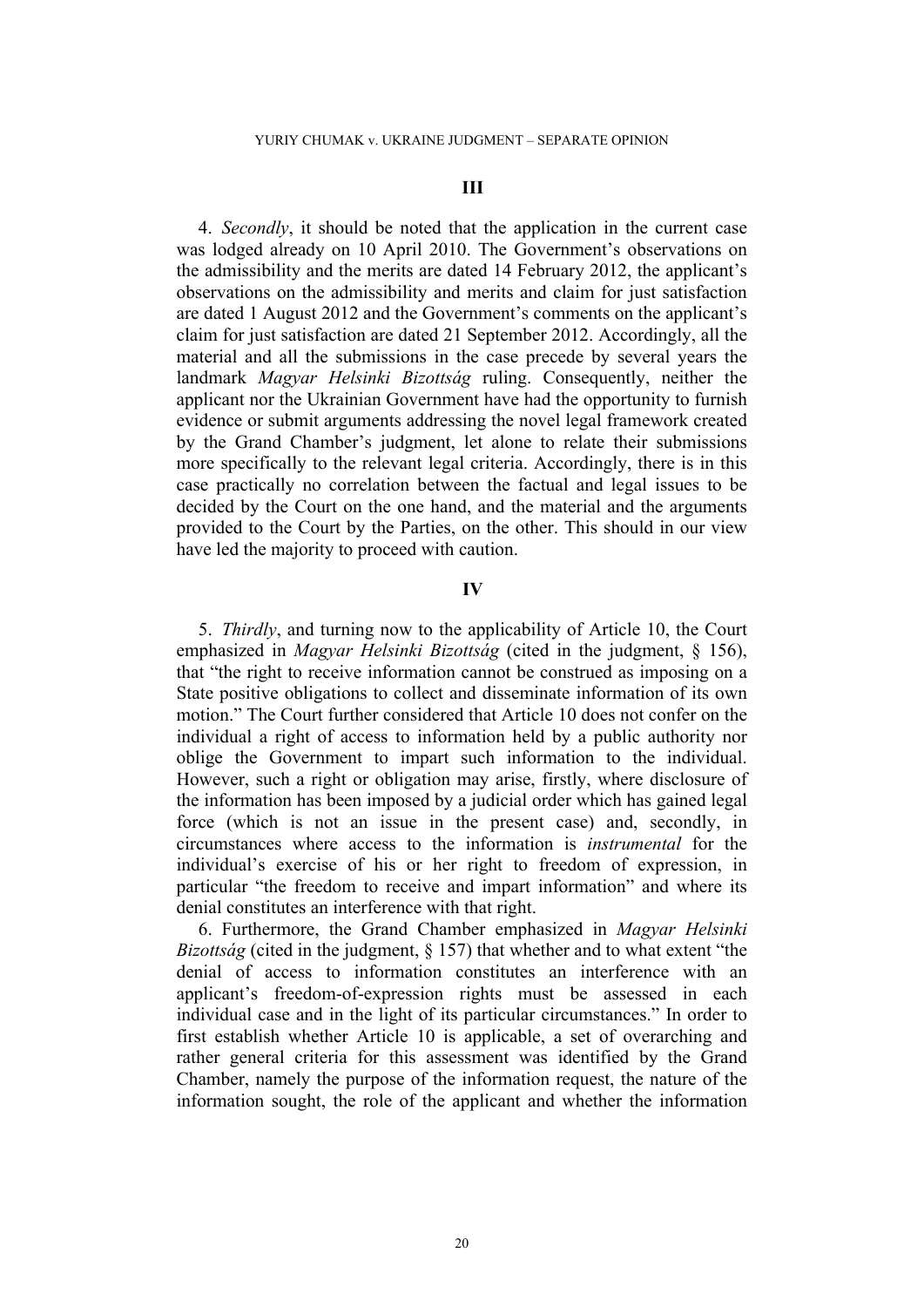was ready and available. This set of criteria, did not, moreover, appear exhaustive, being but a distillation of relevant principles from existing Article 10 case-law. An integrated part of this overall assessment is "whether the information sought was in fact necessary for the exercise of freedom of expression" (ibid., § 158). Obtaining access to information would, still according to the Grand Chamber, be considered necessary only "if withholding it would hinder or impair the individual's exercise of his or her right to freedom of expression [...] including the freedom 'to receive and impart information and ideas', in a manner consistent with such 'duties and responsibilities' as may follow from paragraph 2 of Article 10."

7. It transpires from the applicant's submissions that he – "as a citizen of Ukraine and a journalist" (a member of the non-governmental organization Kharkiv Human Rights Protection Group and the deputy editor of its bulletin *Human Rights*) – asked for the dates, numbers and titles of classified presidential decrees, in order to write an article on the existence of an allegedly illegal practice of secrecy by the then current and the former Presidents' offices. It also transpires from the applicant's submissions that his main critique was that the applied labels ("not for publication" and "not for printing") lacked a legal basis in domestic law. We understand that having access to the information sought might have eased the applicant's work with the article and possibly also enabled him to describe the modalities of the practice in more detail. However, the applicant has not substantiated before the Court that he, as a consequence of the refusal to provide him with the exact dates, numbers and titles was *hindered or impaired* from addressing the allegedly unlawful practice of secrecy, or in what manner the access to the information sought was in fact necessary – i.e., *instrumental*, as opposed to convenient, interesting or useful – for the exercise of his freedom of expression. The Government's reference to the declassification of over 2,000 documents bearing the impugned labels between 2008 and 2010 and to changes in domestic law on access to documents in 2011 is left without comment. Furthermore, it is not contested that the applicant was directed by the President's Secretariat to apply to the Unified State Register of Legal Acts and that on receipt of the decision of the Ministry of Justice denying his request he did not challenge this administrative decision.

8. Moreover, in *Magyar Helsinki Bizottság* (cited in the judgment, § 170), the Grand Chamber of the Court was of the view that – bearing in mind the wording of Article 10 § 1 (namely, the words "without interference by public authority") – the fact that the information requested is "ready and available" ought to constitute an important criterion in the overall assessment of whether a refusal to provide the information can be regarded as an "interference" with the freedom to "receive and impart information" as protected by Article 10 of the Convention. Neither the applicant nor the Government were requested to address this in their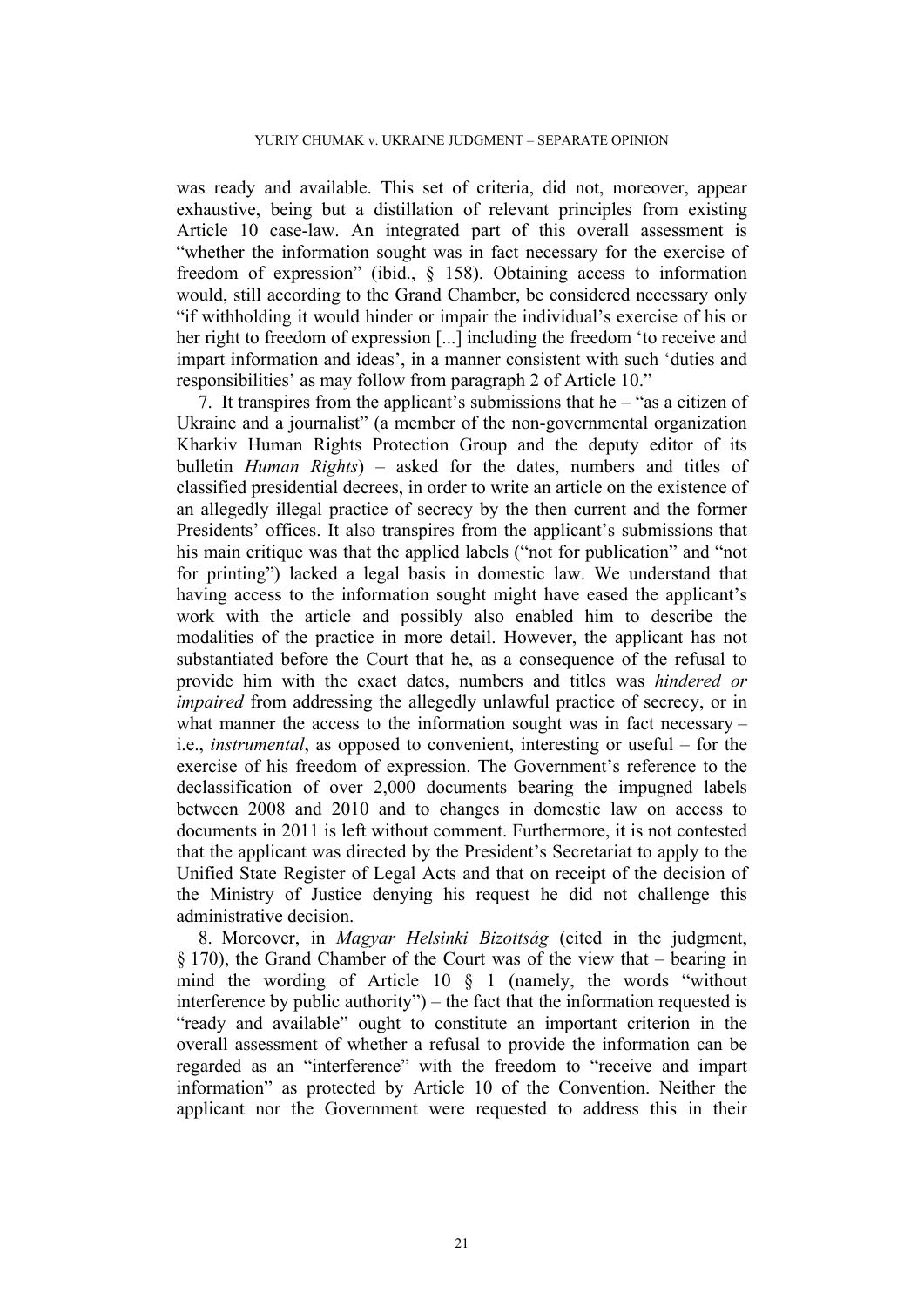submissions, let alone provide the Court with any information whatsoever as to the probable volume of the information sought, whether any form for compilation already existed at the material time, and what measures would have had to be taken in order to accumulate this information in a format that could be made accessible to the applicant. Contrary to the majority, we are unable to "assume" that the material sought was in any event "ready and available", in the sense of *Magyar Helsinki Bizottság*. We recall that the request was of a very broad and general nature and that it covered an extensive period of time. At issue, after all, were presidential decrees issued by two former Presidents spanning a period of over eleven years.

## **V**

9. *Fourthly*, even assuming that there was an interference with the applicant's "right to have access to information held by public authorities", and that Article 10 of the Convention is therefore applicable, we are not able to follow the majority's assessment that there has in this case been a violation of that provision.

10. We recall here that the applicant's request was denied by the domestic administrative and judicial authorities for two specific reasons, one of them being that the material sought was classified. The applicant's argument, both at domestic level and before the Court, was that the classification was not "in accordance with the law", as required by Article 10 § 2 of the Convention. His core submission was that the labels applied ("not for publication" and "not for printing") were not listed in the relevant domestic legislation and, moreover, that the classification of the documents as such could not, again as a matter of domestic law, imply also the classification of the information of the documents' existence, date and title etc.

11. We take note that the majority are not addressing directly the applicant's prime argument – that the classification of the documents, and also the corollary classification of the meta-information related to the documents sought by the applicant, lacked the required base in domestic law. Instead, the majority found a violation of Article 10 on the grounds that the domestic courts did not make any analysis as to the proportionality of the refusal and, moreover, because the domestic authorities failed to explain – to give "further reasons for that conclusion" – why the documents and the information on titles, numbers and dates etc. were classified, and that they therefore "cannot be said to have applied standards which were in conformity with the procedural principles embodied in Article 10 of the Convention and to adduce 'relevant and sufficient' reasons that could justify the interference at issue." (paragraph 47 of the judgment).

12. This assessment is in our view problematic, for the following reasons.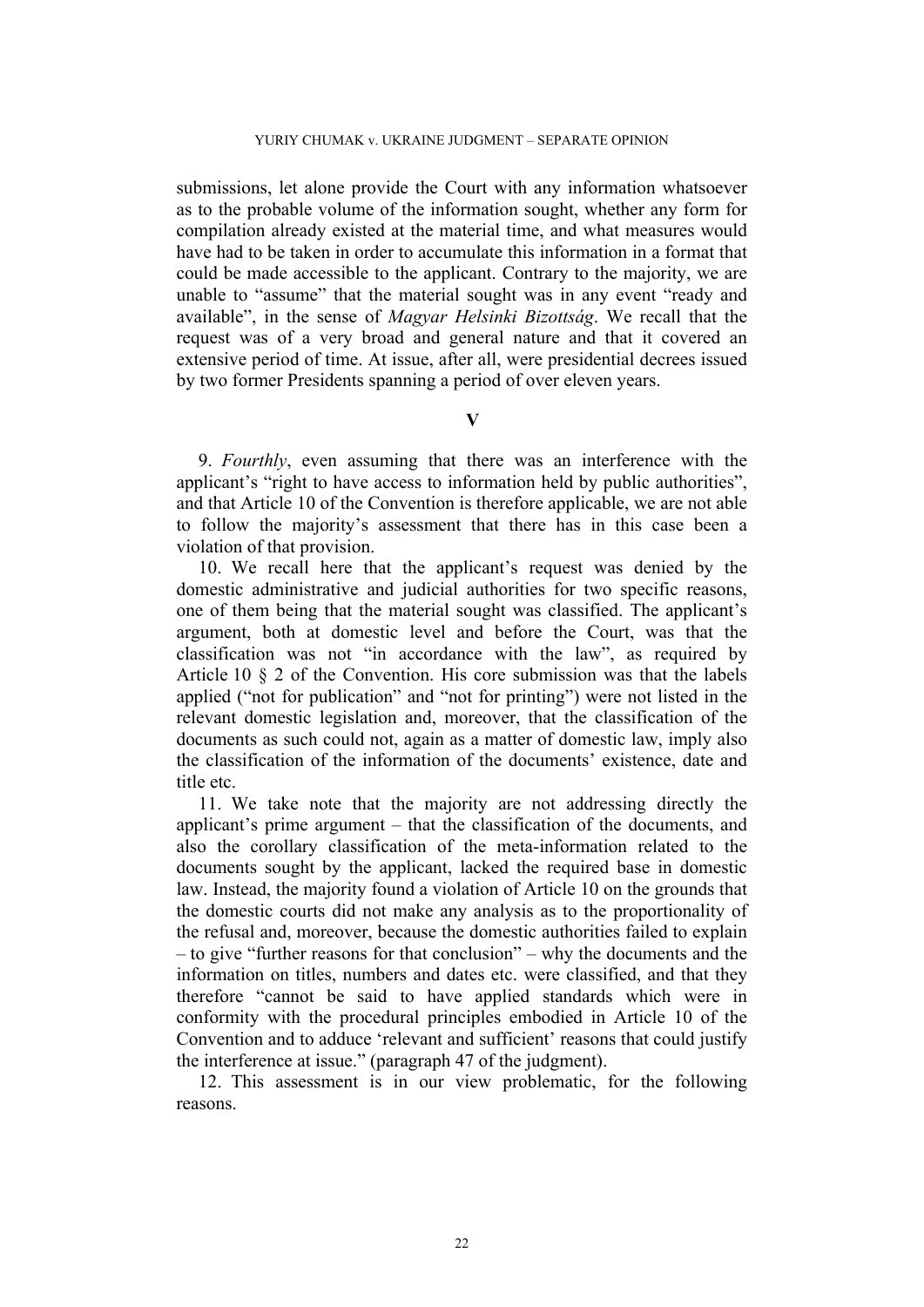13. It must be noted that the procedural angle applied by the majority barely has any basis in the applicant's submissions before the Court – and, accordingly, this approach has not been addressed by the Respondent Government either.

14. Furthermore, even if one accepted the adversarial deficit represented by the lack of correspondence between what has been focused on in the Parties' submissions and the actual basis for the Court's ruling, it appears, moreover, rather rigid to hold against the domestic authorities that they did not comply with "standards which were in conformity with the procedural principles embodied in Article 10 of the Convention", taking into account that those standards were at the material time not yet established under the **Convention** 

15. Moreover, and going more directly to the substance, we seriously doubt that one can infer from Article 10 of the Convention, as this provision has been interpreted by the Grand Chamber of the Court in *Magyar Helsinki Bizottság* and subsequent case law, that the domestic authorities are in general required to openly explain to a journalist or to the general public, other than in very broad terms, why any given document or any given set of aggregated information related to a group of documents, are classified, and hence cannot be made publicly available. We recall that the Convention acknowledges by the very wording in Article 10 § 2 that classification might be legitimate for the purpose of *inter alia* "national security, territorial integrity or public safety" or the need "to prevent the disclosure of information received in confidence". Moreover, it appears to us that any procedural duty under Article 10 to give "further reasons" publicly for a decision to classify information or for not giving access to classified information, will in practice very easily run directly counter to the pursuit of these aims. In the judgment the majority pays no attention to this paradox and the majority provides, accordingly, no analysis whatsoever as to the legal basis, the scope or the limitations for this duty to give "further reasons" within the context of classified material.

### **VI**

16. We conclude by emphasizing that transparency and openness are fundamental values in a democratic society and that access to information promotes such values. The applicant's case demonstrates that fault lines existed in the respondent State in that regard at the turn of the century and suggest that some may still persist. However, the applicant's case also points to the difficulties to which the Court's development of its Article 10 case-law on access to information gives rise. The applicability of that provision is first determined by a series of loose criteria whose application closely resembles a proportionality assessment. Thereafter, on the merits, the assessment of whether or not Article 10 has been violated may assume,